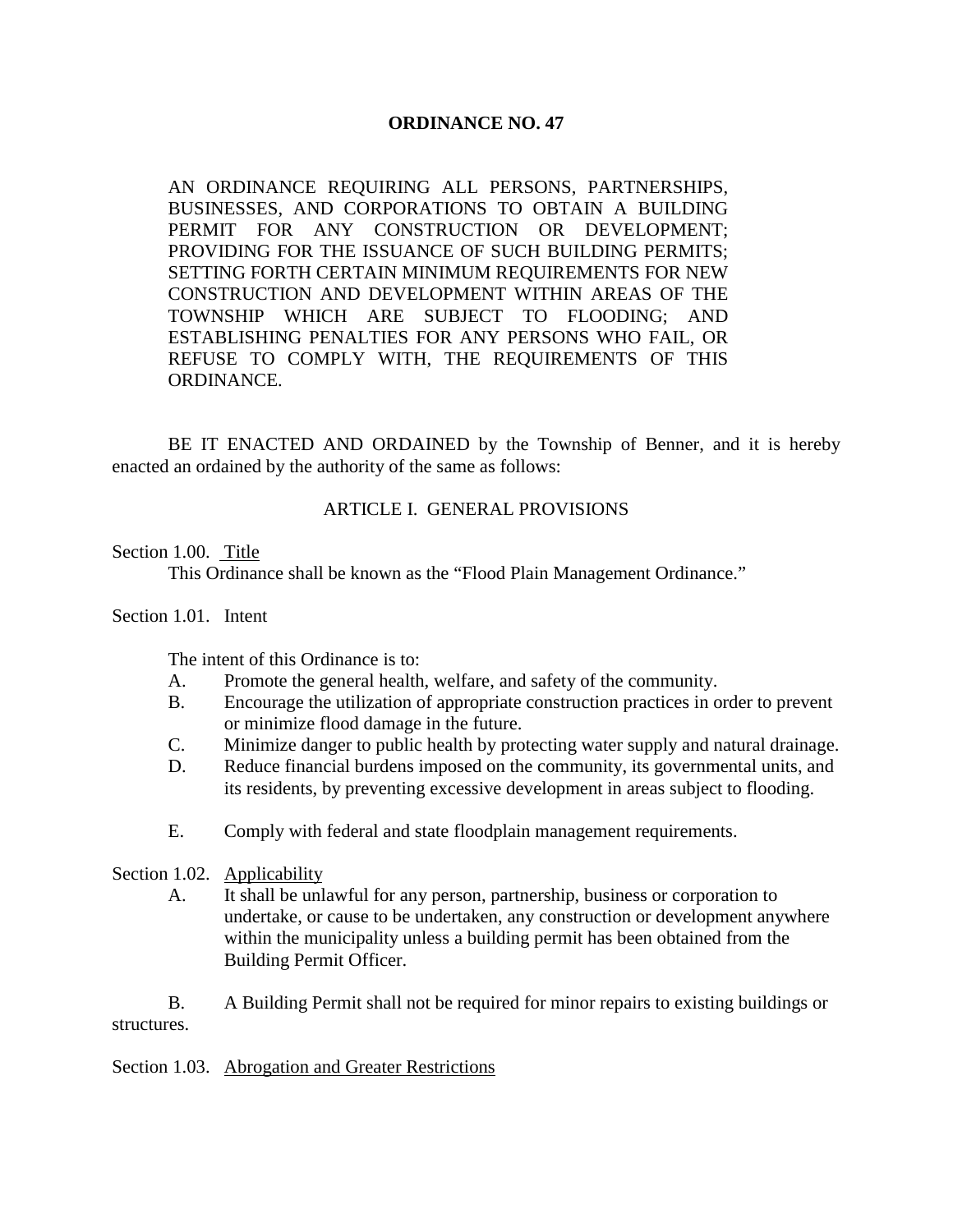This Ordinance supersedes any other conflicting provision which may be in effect in identified floodplain areas. However, any other ordinance provisions shall remain in full force and effect to the extent that those provisions are more restrictive. If there is any conflict between any of the provisions of this Ordinance, the more restrictive shall apply.

## Section 1.04. Severability

If any section, subsection, paragraph, sentence, clause, or phrase of this Ordinance shall be declared invalid for any reason whatsoever, such decision shall not affect the remaining portions of the Ordinance, which shall remain in full force and effect, and for this purpose the provisions of this Ordinance are hereby declared to be severable.

## Section 1.05. Warning and Disclaimer of Liability

The degree of flood protection sought by the provisions of this Ordinance is considered reasonable for regulatory purposes and is based on acceptable engineering methods of study. Larger floods may occur. Flood heights may be increased by man-made or natural cause, such as ice jams and bridge openings restricted by debris. This Ordinance does not imply that areas outside any identified floodplain area, or that land uses permitted within such areas will be free from flooding or flood damages.

This Ordinance shall not create liability on the part of the municipality or any officer or employee thereof for any flood damages that result from reliance on this Ordinance or any administrative decision lawfully made thereunder.

## ARTICLE II. ADMINISTRATION

Section 2.00. Building Permits Required.

Building permits shall be required before any construction or development is undertaken within any area of the municipality.

#### Section 2.01. Issuance of Building Permit

- A. The Building Permit Officer shall issue a Building Permit only after it has been determined that the proposed work to be undertaken will be in conformance with the requirements of this and all other applicable codes and ordinances.
- B. Prior to the issuance of any building permit, the Building Permit Officer shall review the application for permit to determine if all other necessary government permits required by State and Federal laws have been obtained, such as those required by the Pennsylvania Sewage Facilities (Act 1966-537, as amended); the Pennsylvania Dam Safety and Encroachments Act (Act 1978-325, as amended); the Pennsylvania Clean Streams Act (Act 1937-394, as amended); the U.S. Clean Water Act, Section 404 33, U.S.C. 1344. No permit shall be issued until this determination has been made.
- C. No encroachment, alteration, or improvement of any kind shall be made to any watercourse until all adjacent municipalities which may be affected by such action have been notified by the municipality, and until all required permits or approvals have been first obtained from the Department of Environmental Resources, Bureau of Dams and Waterway Management.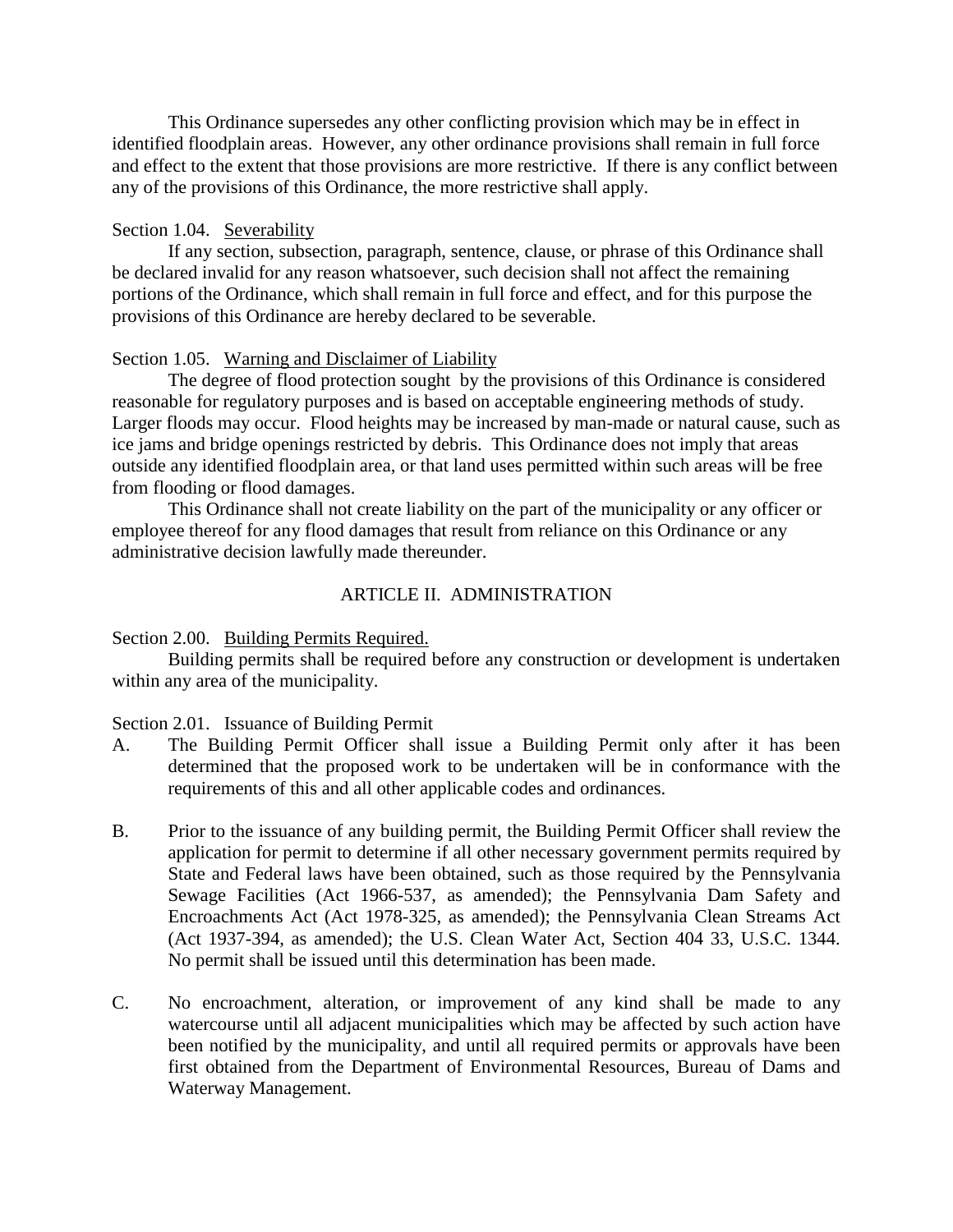In addition, the Federal Insurance Administrator and Pennsylvania Department of Community Affairs, Bureau of Community Planning, shall be notified by the municipality prior to any alteration or relocation of any watercourse.

## Section 2.02 Application Procedure and Requirements

- A. Application for such a building permit shall be made, in writing, to the Building Permit Officer on forms supplied by the municipality. Such application shall contain the following:
	- 1. Name and address of applicant.
	- 2. Name and address of owner of land on which proposed construction is to occur.
	- 3. Name and address of contractor.
	- 4. Site location.
	- 5. Listing of other permits required.
	- 6. Brief description of proposed work and estimated cost.
	- 7. A plan of the site showing the exact size and location of the proposed construction as well as any existing buildings or structures.
- B. If any proposed construction or development is located entirely or partially within any identified floodplain area, applicants for Building Permits shall provide all the necessary information in sufficient detail and clarity to enable the Building Permit Officer to determine that:
	- a) all such proposals are consistent with the need to minimize flood damage and conform with the requirements of this and all other applicable codes and ordinances;
	- b) all utilities and facilities, such as sewer, gas, electrical and water systems are located and constructed to minimize or eliminate flood damage; and
	- c) adequate drainage is provided so as to reduce exposure to flood hazards.

Applicants shall file the following minimum plus any other pertinent information (e.g., any or all of the technical information contained in Section 5.01) as may be required by the Building Permit Officer to make the above determination:

- 1. A completed Building Permit Application Form.
- 2. A plan of the entire site, clearly and legibly drawn at a scale of one (1) inch being equal to one hundred (100) feet or less, showing the following:
	- a. north arrow, scale, and date;
	- b. topographic contour lines, if available;
	- c. all property and lot lines including dimensions, and the size of the site expressed in acres or square feet;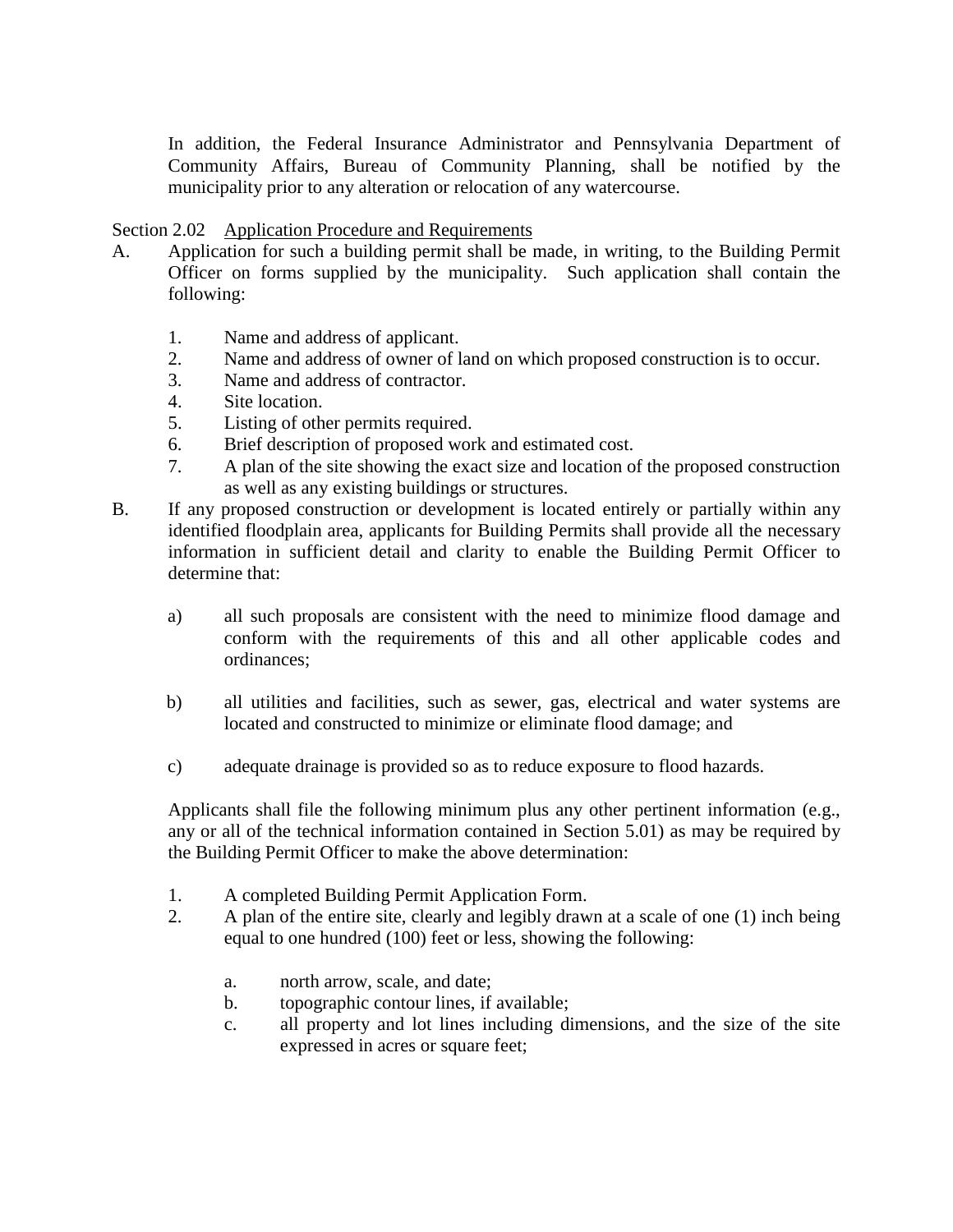- d. the location of all existing and proposed buildings, structures, and other improvements, including the location of any existing or proposed subdivision and land development;
- e. the location of all existing streets, drives, and other access ways; and
- f. the location of any existing bodies of water or watercourses, identified floodplain areas, and, if available, information pertaining to the floodway, and the flow of water including direction and velocities.
- 3. Plans of all proposed buildings, structures and other improvements, drawn at suitable scale showing the following:
	- a. the proposed lowest floor elevation of any proposed building based upon National Feodetic Vertical Datum of 1929.
	- b. the elevation of the one hundred (100) year flood;
	- c. if available, information concerning flood depths, pressures, velocities, impact and uplift forces and other factors associated with a one hundred (100) year flood; and
	- d. detailed information concerning any proposed floodproofing measures.
- 4. The following data and documentation
	- a. documentation, certified by a registered professional engineer or architect, to show that the cumulative effect of any proposed development within an AE Area/District, when combined with all other existing and anticipated development, will not increase the elevation of the one hundred (100) year flood more than one foot at any point.
	- b. a document, certified by a registered professional engineer or architect, which states that the proposed construction on development has been adequately designed to withstand the pressures, velocities, impact and uplift forces associated with the one hundred (100) year flood.

Such statement shall include a description of the type and extent of floodproofing measures which have been incorporated into the design of the structure and/or the development.

- c. detailed information needed to determine compliance with Section 4.02 F., Storage, and Section 4.03, Development Which May Endanger Human Life, including:
	- i) the amount, location and purpose of any dangerous material or substances which are intended to be used, produced, stored or otherwise maintained on site.
	- ii) a description of the safeguards incorporated into the design of the proposed structure to prevent leaks or spills of the dangerous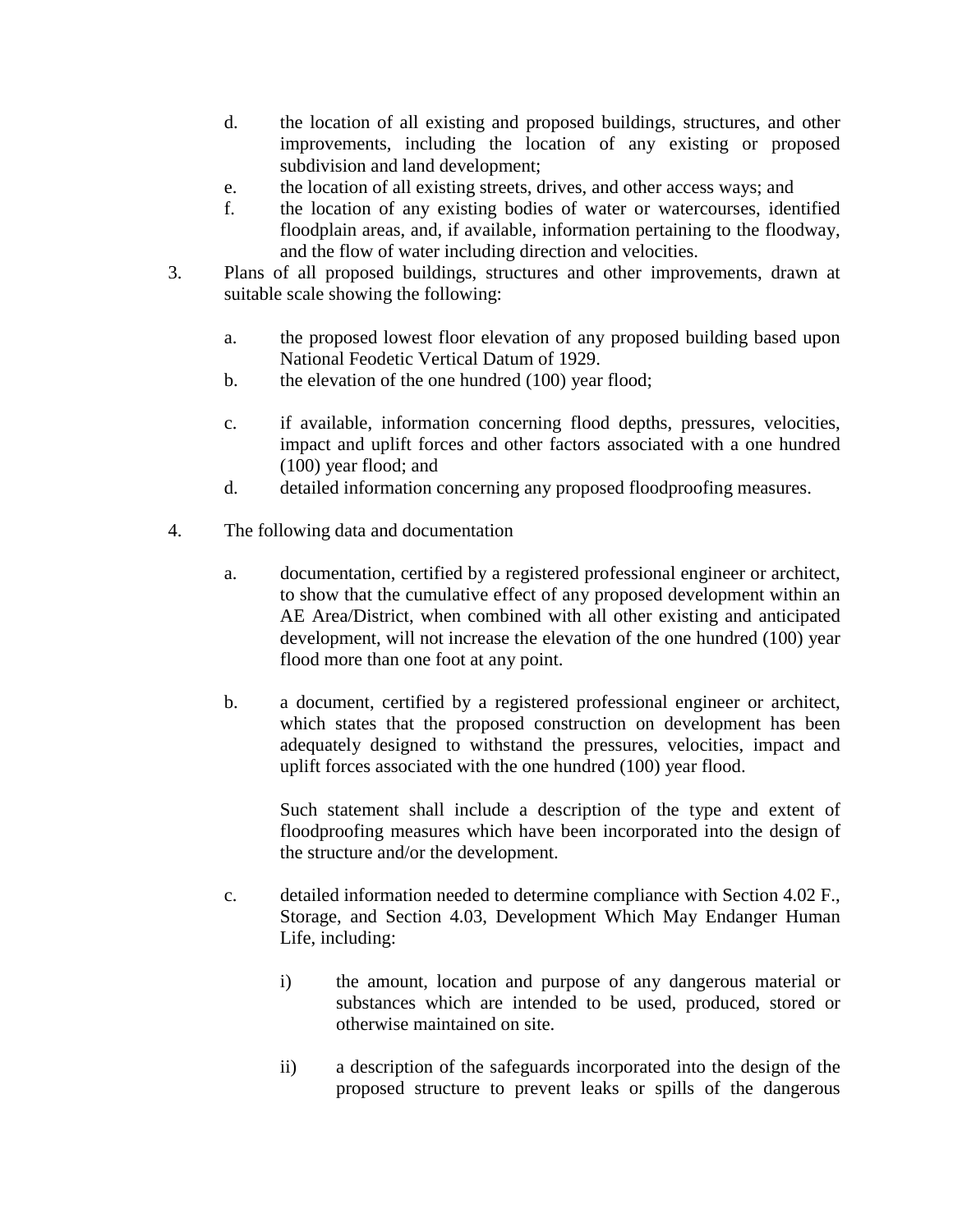materials or substances listed in Section 4.03 during a one hundred (100) year flood.

- d. the appropriate component of the Department of Environmental Resources "Planning Module for Land Development."
- e. where any excavation of grading is proposed, a plan meeting the requirements of the Department of Environmental Resources, to implement and maintain erosion and sedimentation control.

## Section 2.03. Review by County Conservation District.

A copy of all applications and plans for any proposed construction or development in any identified floodplain area to be considered for approval shall be submitted by the Building Permit Officer to the County Conservation District for review and comment prior to the issuance of a building permit. The recommendations of the Conservation District shall be considered by the Building Permit Officer for possible incorporation into the proposed plan.

## Section 2.04. Review of Application by Others

A copy of all plans and applications for any proposed construction or development in any identified floodplain area to be considered for approval shall be submitted by the Building Permit Officer to any other appropriate agencies and/or individuals (e.g. planning commission, municipal engineer, etc.) for review and comment.

## Section 2.05. Changes

After the issuance of a building permit by the Building Permit Officer, no changes of any kind shall be made to the application, permit or any of the plans, specifications or other documents submitted with the application without the written consent or approval of the Building Permit Officer. Requests for any such change shall be in writing, and shall be submitted by the applicant to Building Permit Officer for consideration.

## Section 2.06. Placards

In addition to the building permit, the Building Permit Officer shall issue a placard which shall be displayed on the premises during the time construction is in progress. This placard shall show the number of the building permit, the date of its issuance and be signed by the Building Permit Officer.

## Section 2.07. Start of Construction

Work on the proposed construction and/or development shall begin within six (6) months and shall be completed within twelve (12) months after the date of issuance of the building permit or the permit shall expire unless a time extension is gratned, in writing, by the Building Permit Officer. Construction and/or development shall be considered to have started with the preparation of land, land clearing, grading, filling, excavation of basement, footings, piers, or foundations, erection of temporary forms, the installation of piling under proposed subsurface footings, or the installation of sewer, gas and water pipes, or electrical or other service lines from the street.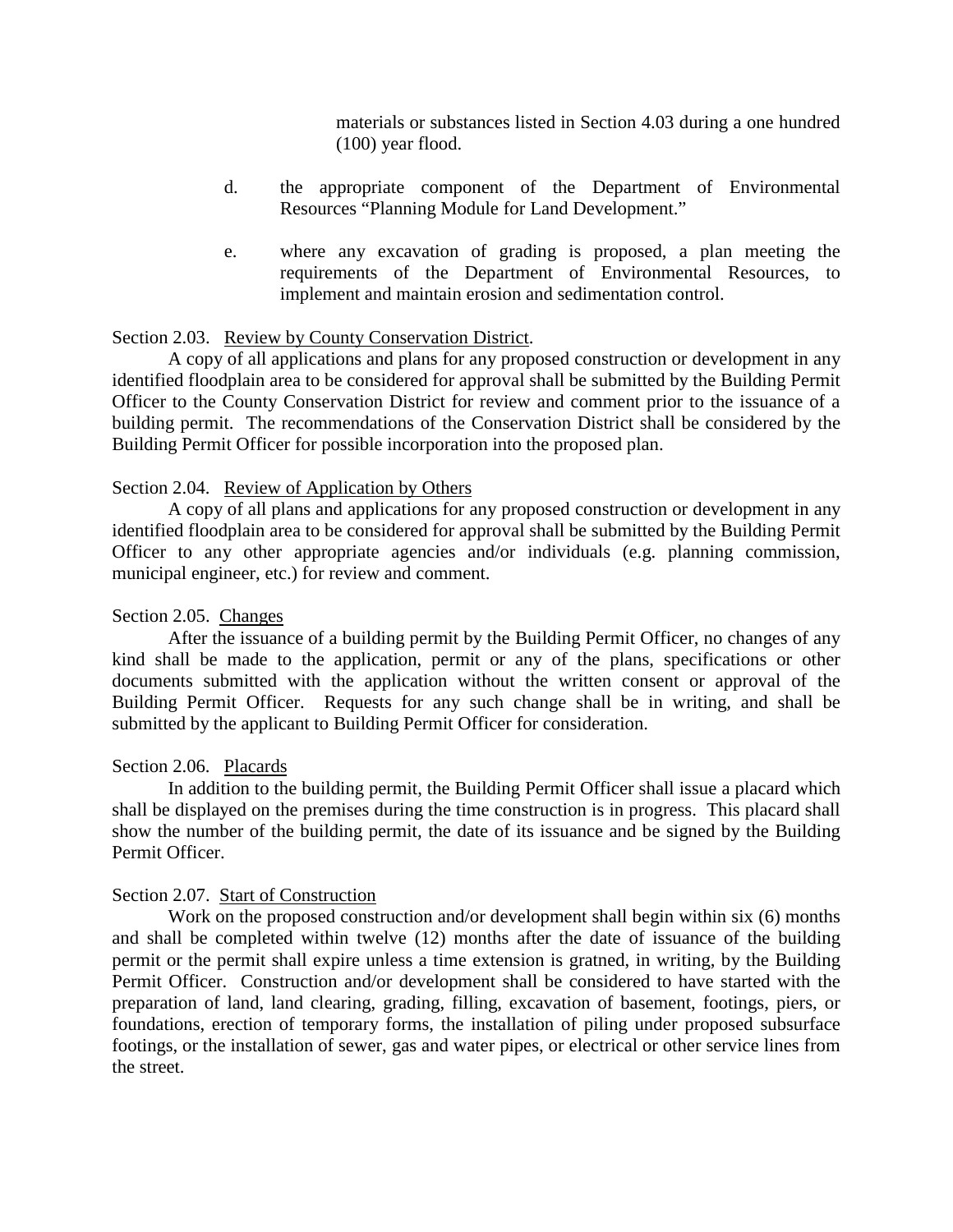Time extensions shall be granted only if a written request is submitted by the applicant, which sets forth sufficient and reasonable cause for the Building Permit Officer to approve such a request.

## Section 2.08. Inspection and Revocation

- A. During the construction period, the Building Permit Officer or other authorized official shall inspect the premises to determine that the work is progressing in compliance with the information provided on the permit application and with all applicable municipal laws and ordinances. He shall make as many inspections during and upon completion of the work as are necessary.
- B. In the discharge of this duties, the Building Permit Officer shall have the authority to enter any building, structure, premises or development in the identified flood-prone area, upon presentation of proper credentials, at any reasonable hour to enforce the provisions of this Ordinance.
- C. In the event the Building Permit Officer discovers that the work does not comply with the permit application or any applicable laws or ordinances, or that there has been a false statement or misrepresentation by any applicant, the Building Permit Officer shall revoke the building permit and report such fact to the municipal governing body for whatever action it considers necessary.
- D. A record of all such inspections and violations of this ordinance shall be maintained.

## Section 2.09. Fees

Applications for a building permit shall be accompanied by a fee,, payable to the municipality based upon the estimated cost of the proposed construction as determined by the Building Permit Officer at the following rates:

| $\mathcal{S}$             | $0.00 \text{ to } $200.00$          | \$ 0.00 |
|---------------------------|-------------------------------------|---------|
| $\boldsymbol{\mathsf{S}}$ | 201.00 to \$1,000.00                | 10.00   |
|                           | Each additional \$1,000.00 or part  |         |
|                           | Thereof beyond the first \$1,000.00 | 2.00    |

## Section 2.10. Enforcement.

## A. Notices

Whenever the Building Permit Officer or other authorized municipal representative determines that there are reasonable grounds to believe that there has been a violation of any provisions of this Ordinance or any regulation adopted pursuant thereto, the Building Permit Officer shall give notice of such alleged violation as hereinafter provided. Such notice shall (a) be in writing; (b) include a statement of the reasons for its issuance; (c) allow a reasonable time not to exceed a period of thirty (30) days for the performance of any act it requires; (d) be served upon the property owner or his agent as the case may require; provided, however, that such notice or order shall be deemed to have been properly served upon such owner or agent when a copy thereof has been served with such notice by any other method authorized or required by the laws of this state; (e) contain an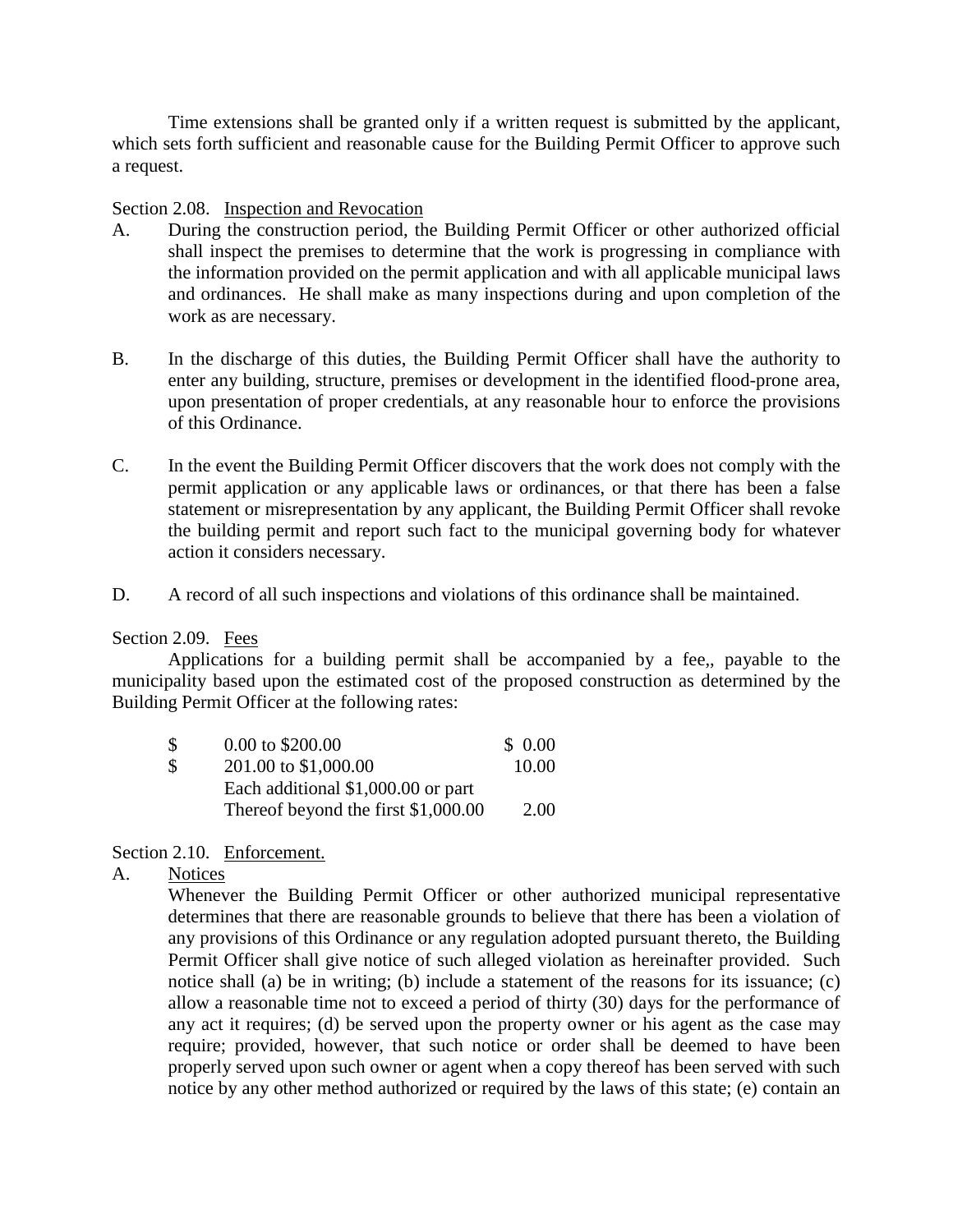outline of remedial action which, if taken, will effect compliance with the provisions of this Ordinance.

## B. Penalties

Any person who fails to comply with any or all of the requirements or provisions of this Ordinance or who fails or refuses to comply with any notice, order of direction of the Building Permit Officer or any other authorized employee of the municipality shall be guilty of an offense and, upon conviction, shall pay a fine to the municipality of not less than Twenty-five (\$25.00) nor more than Three Hundred Dollars (\$300.00) plus costs of prosecution. In default of such payment, such person shall be imprisoned in county prison for a period not to exceed ten (10) days. Each day during which any violation of this Ordinance continues shall constitute a separate offense. In addition to the above penalties all other actions are hereby reserved including an action in equity for the penalty for any violation of, or noncompliance with, this Ordinance shall not excuse the violation or noncompliance or permit it to continue and all such persons shall be required to correct or remedy such violations and non-compliances within a reasonable time. Any development initiated or any structure or building constructed, reconstructed, enlarged, altered, or relocated, in noncompliance with this Ordinance may be declared by the municipal governing body to be a public nuisance and abatable as such.

## Section 2.11. Appeals

- A. Any person aggrieved by an action or decision of the Building Permit Officer concerning the administration of the provisions of this Ordinance, may appeal to the municipal governing body. Such appeal must be filed, in writing, within thirty (30) days after the decision or action of the Building Permit Officer.
- B. Upon receipt of such appeal the municipal governing body shall set a time and place, within not less than ten (10), more than thirty (30) days, for the purpose of considering the appeal. Notice of the time and place at which the appeal will be considered shall be given to all parties.
- C. Any person aggrieved by any decision of the municipal governing body may seek relief therefrom by appeal to court, as provided by the laws of this Commonwealth including the Pennsylvania Flood Plain Management Act.

# ARTICLE III. IDENTIFICATION OF FLOODPLAIN AREAS

# Section 3.00. Identification

The identified floodplain area shall be those areas of the municipality which are subject to the one hundred (100) year flood, as shown on the Flood Insurance Rate Map (FIRM) which accompanies the Flood Insurance Study (FIS) prepared for the municipality by the Federal Emergency Management Agency (FEMA), dated June 5, 1989, or the most recent revision thereof.

## Section 3.01. Description of Floodplain Area/Districts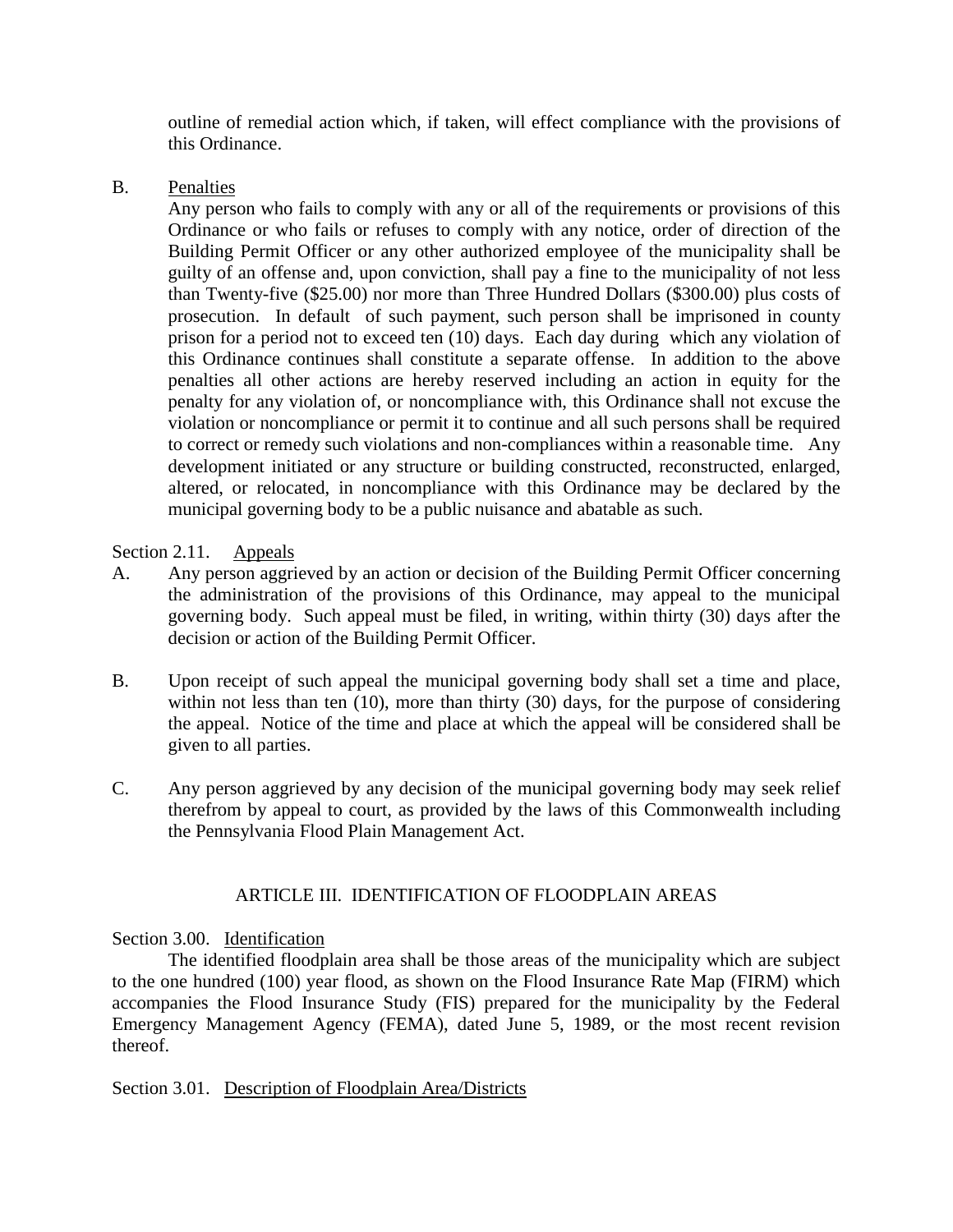The identified floodplain area shall consist of the following two specific areas/districts:

- A. The AE Area/District shall be those areas identified as an AE Zone on the FIRM included in the FIS prepared by FEMA and for which one hundred (100) year flood elevations have been provided in the FIS.
- B. The A Area/District shall be those areas identified as an A Zone on the FIRM included in the FIS prepared by FEMA and for which no one hundred (100) year flood elevations have been provided. For these areas, elevation and floodway information from other Federal, State, or other acceptable source shall be used when available. Where other acceptable information is not available, the elevation shall be determined by using the elevation of a point on the boundary of the identified floodplain area which is nearest the construction site.

In lieu of the above, the municipality may require the applicant to determine the elevation with hydrologic and hydraulic engineering techniques. Hydrologic and hydraulic analyses shall be undertaken only by professional engineers or other of demonstrated qualifications, who shall certify that the technical methods used correctly reflect currently accepted technical concepts. Studies, analyses, computations, etc., shall be submitted to sufficient detail to allow a thorough tehkcnical review by the municipality.

# Section 3.02. Changes in Identification of Area

The identified floodplain area may be revised or modified by the municipality where studies or information provided by a qualified agency or person documents the need for such revision. However, policy to any such change, approval must be obtained from the Federal Insurance Administration (FIA).

## Section 3.03. Boundary Disputes

Should a dispute concerning any identified floodplain boundary arise, an initial determination shall be made by the municipal Planning Commission and any party aggrieved by this decision may appeal to the municipal governing body. The burden of proof shall be on the appellant.

# ARTICLE IV. GENERAL TECHNICAL REQUIREMENTS

## Section 4.00. General

- A. In the identified floodplain area, the development and/or use of any land shall be permitted provided that the development and/or use complies with the restrictions and requirements of this and all other applicable codes and ordinances in force in the municipality.
- B. Within any floodway area, no new construction or development shall be permitted that would cause any increase in the one hundred (100) year flood elevation.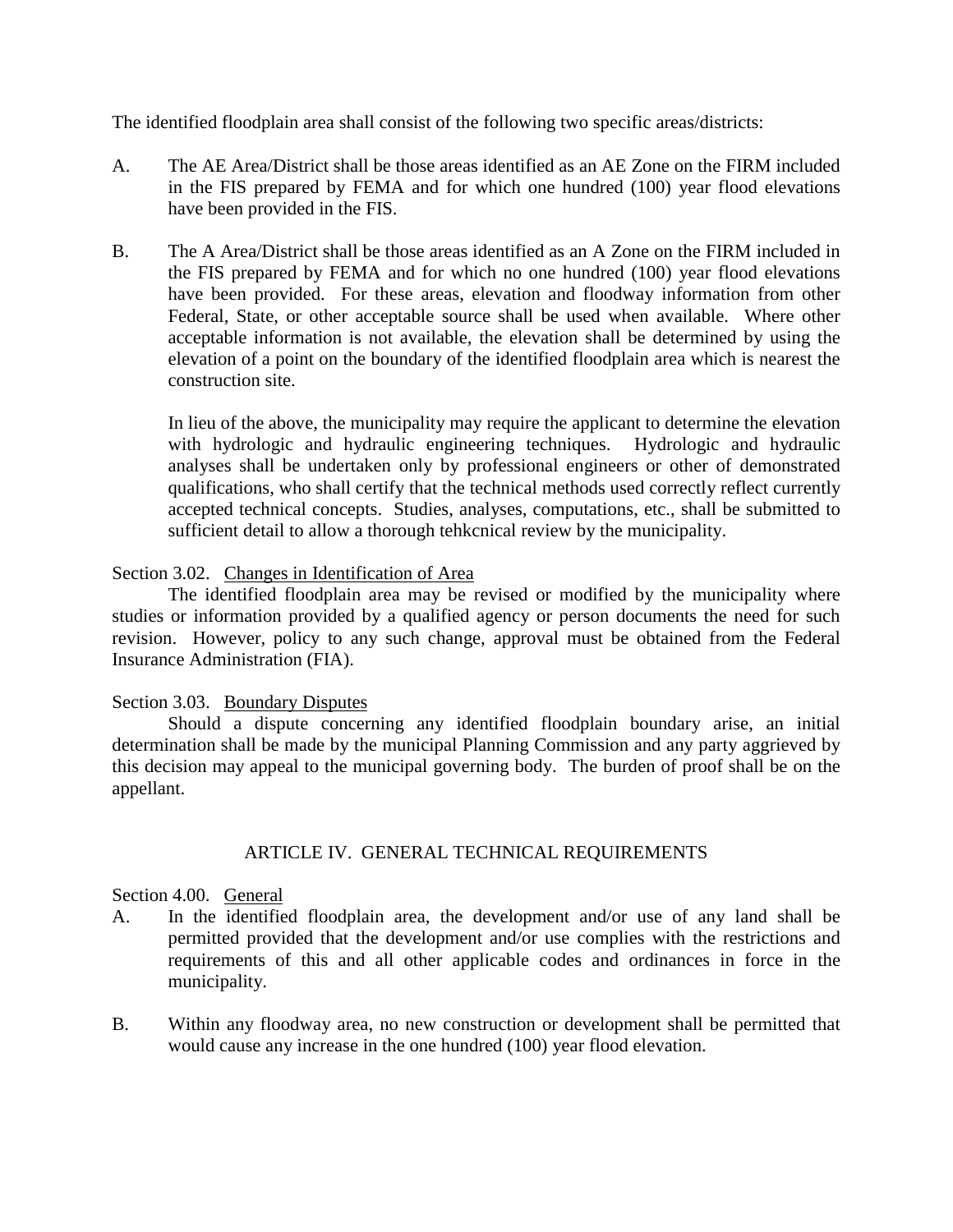- C. Within any AE Area/District, no new construction or development shall be allowed unless it is demonstrated that the cumulative effect of the proposed development, when combined with all other existing and anticipated development, will not increase the elevation of the one hundred (100) year flood more than one (1) foot at any point.
- D. Within any identified floodplain are, no new construction or development shall be located within the area measured fifty (50) feet landward from the top-of-bank of any watercourse, unless a permit is obtained from the Department of Environmental Resources, Bureau or Dams and Waterway Management.
- E. Within any identified floodplain area, the elevation of the lowest floor (including basement) of any new or substantially improved residential structure shall be one and one-half  $(1 \frac{1}{2})$  feet or more above the one hundred  $(100)$  year flood elevation.
- F. Within any identified floodplain area, the elevation of the lowest floor (including basement) of any new or substantially improved nonresidential structure shall be one and one-half  $(1 \frac{1}{2})$  feet or more above the one hundred  $(100)$  year flood elevation or be floodproofed up to that height.

Any non-residential structure, or part thereof, having a lowest floor (including basement) which is not elevated to at least one and one-half  $(1 \frac{1}{2})$  feet above the one hundred  $(100)$ year flood elevation, shall be floodproofed in a completely or essentially dry manner in accordance with the W1 or W2 space classification standards contained in the publication entitled "Flood-Proofing Regulations" published by the U.S. Army Corps of Engineers (June 1972), or with some other equivalent standard. All plans and specifications for such floodproofing shall be accompanied by a statement certified by a registered professional engineer or architect which states that the proposed design and methods of construction are in conformance with the above referenced standards.

G. Enclosed areas below the lowest floor (including basement) are prohibited.

# Section 4.01. Special Requirement for the AE Area/District

Within any AE Area/District, no new construction or development shall be allowed unless it is demonstrated that the cumulative effect of the proposed development, when combined with all other existing and anticipated development, will not increase the elevation of the one hundred (100) year flood more than one (1) foot at any point.

# Section 4.02. Design and Construction Standards

The following minimum standards shall apply for all construction and development proposed within any identified floodplain area:

# A. Fill

If fill is used, it shall:

1. extend laterally at least fifteen (15) feet beyond the building line from all points;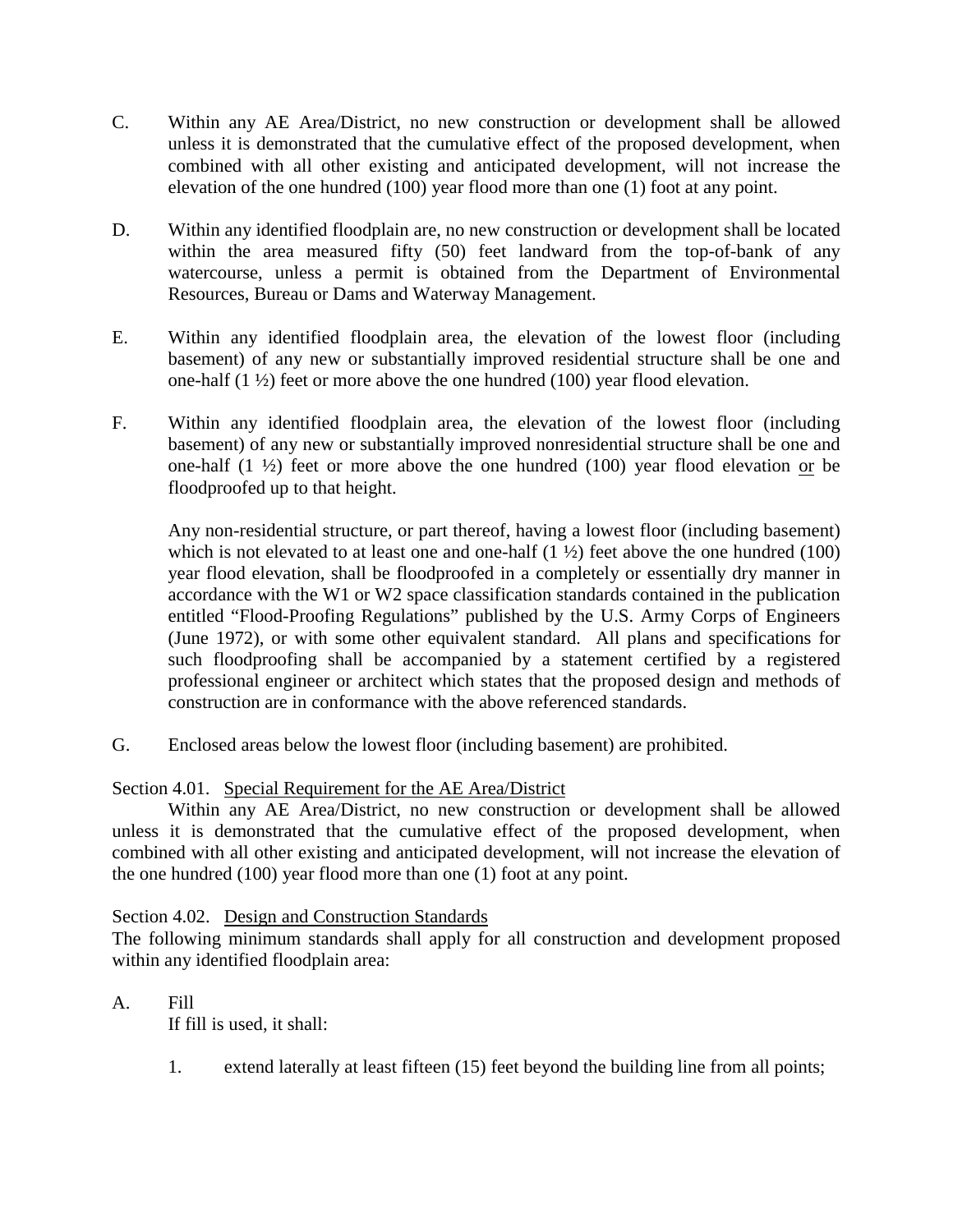2. consist of soil or small rock materials only – Sanitary Landfills shall not be permitted;

3. be compacted to provide the necessary permeability and resistance to erosion, scouring, or settling;

- 4. be no steeper than one (1) vertical to two (2) horizontal, feet unless substantialed data, justifying steeper slopes are submitted to, and approved by the Building Permit Officer; and
- 5. be used to the extent to which it does not adversely affect adjacent properties.

## B. Drainage Facilities

Storm drainage facilities shall be designed to convey the flow of storm water runoff in a safe and efficient manner. The system shall insure proper drainage along streets, and provide positive drainage away from buildings. The system shall also be designed to prevent the discharge of excess runoff onto adjacent properties.

# C. Water and Sanitary Sewer Facilities and Systems

- 1. All new or replacement water and sanitary sewer facilities and systems shall be located, designed and constructed to minimize or eliminate flood damages and the infiltration of flood waters.
- 2. Sanitary sewer facilities and systems shall be designed to prevent the discharge of untreated sewage into flood waters.
- 3. No part of any on-site sewage system shall be located within any identified floodplain area except in strict compliance with all state and local regulations for such systems. If any such system is permitted, it shall be located so as to avoid impairment to it, or contamination from it, during a flood.

## D. Other Utilities

All other utilities such as gas lines, electrical and telephone systems shall be located, elevated (where possible) and constructed to minimize the change of impairment during a flood.

## E. Streets

The finished elevation of all new streets shall be no more than one (1) foot below the Regulatory Flood Elevation.

## F. Storage

All materials that are buoyant, flammable, explosive or, in times of flooding, could be injurious to human, animal or plant life, and not listed in Section 4.03, Development Which May Endanger Human Life, shall be stored at or above the Regulatory Flood Elevation and/or floodproofed to the maximum extent possible.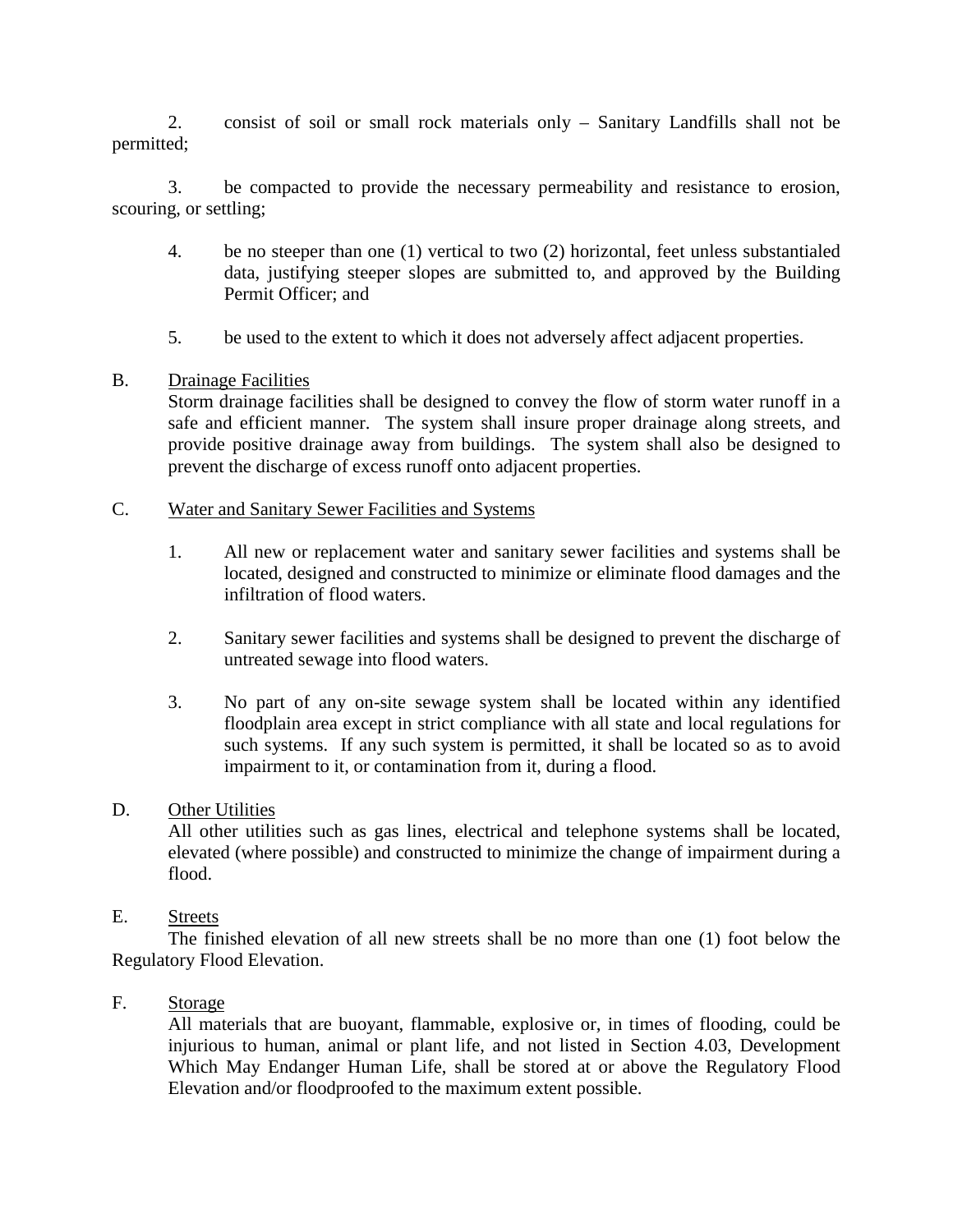# G. Placement of Buildings or Structures

All buildings and structures shall be designed, located, and constructed so as to offer the minimum obstruction to the flow of water and shall be designed to have a minimum effect upon the flow and height of flood water.

# H. Anchoring

- 1. All buildings and structures shall be firmly anchored in accordance with accepted engineering practices to prevent flotation, collapse, or lateral movement.
- 2. All air ducts, large pipes, storage tanks, and other similar objects or components located below the Regulatory Flood Elevation shall be securely anchored or affixed to prevent flotation.
- I. Floors, Walls and Ceilings
	- 1. Wood flooring used at or below the Regulatory Flood Elevation shall be installed to accommodate a lateral expansion of the flooring, perpendicular to the flooring grain without causing structural damage to the building.
	- 2. Plywood used at or below the Regulatory Flood Elevation shall be of a "marine" or "water-resistant" variety.
	- 3. Walls and ceilings at or below the Regulatory Flood Elevation shall be designed and constructed of materials that are water-resistant and will withstand inundation.
	- 4. Windows, doors, and other components at or below the Regulatory Flood Elevation shall be made of metal or other water-resistant material.
- J. Paints and Adhesives
	- 1. Paints or other finishes used at or below the Regulatory Flood Elevation shall be of "marine" or water-resistant quality.
	- 2. Adhesives used at or below the Regulatory Flood Elevation shall be of a "marine" or water-resistant variety.
	- 3. All wooden components (doors, trim, cabinets, etc.) shall be finished with a "marine" or water-resistant paint or other finishing material.

# K. Electrical Components

1. Electrical distribution panels shall be at least three (3) feet above the one hundred (100) year flood elevation.

2. Separate electrical circuits shall serve lower levels and shall be dropped from above.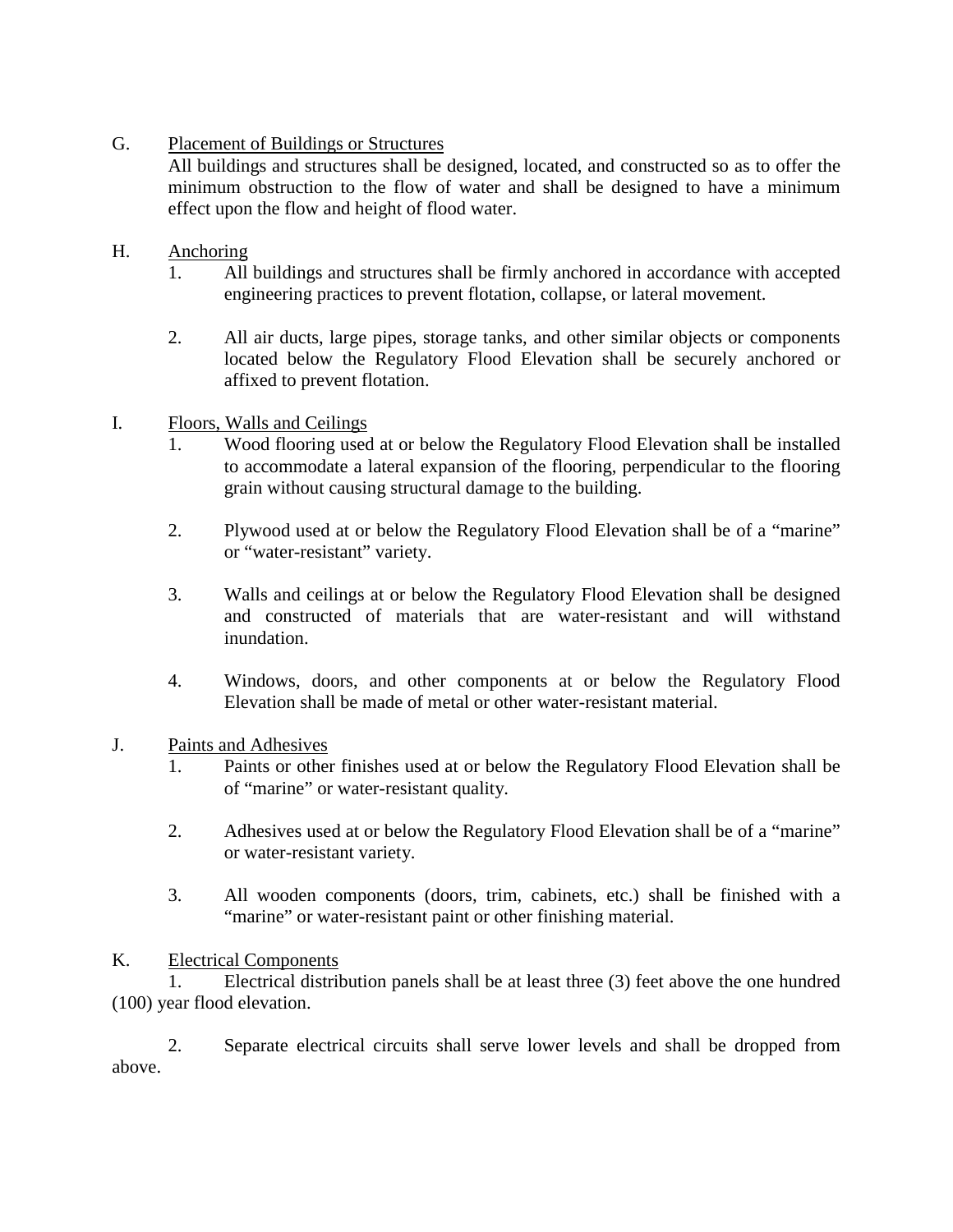L. Equipment

Water heaters, furnaces, air conditioning and ventilating units, and other mechanical or utility equipment or apparatus shall not be located below the Regulatory Flood Elevation.

## M. Fuel Supply Systems

All gas and oil supply systems shall be designed to prevent the infiltration of flood waters into the system and discharges from the system into flood waters. Additional provisions shall be made for the drainage of these systems in the event that flood water infiltration occurs.

## Section 4.03. Development Which May Endanger Human Life

A. In accordance with the Pennsylvania Flood Plain Management Act, and the regulations adopted by the Department of Community Affairs as required by the Act, any new or substantially improved structure which:

will be used for the production or storage of any of the following dangerous materials or substances; or

will be used for any activity requiring the maintenance of a supply of more than 550 gallons, or other comparable volume, of any of the following dangerous materials or substances on the premises; or

will involve the production, storage or use of any amount of radioactive substances;

shall be subject to the provisions of this section, in addition to all either applicable provisions. The following list of materials and substances are considered dangerous to human life:

- 1. Acetone
- 2. Ammonia
- 3. Benezene
- 4. Calcium carbide
- 5. Carbon disulfide
- 6. Celluloid
- 7. Hydrochloric acid
- 8. Hydrocyanic acid
- 9. Chlorine
- 10. Magnesium
- 11. Nitric acid and oxides of nitrogen
- 12. Petroleum products (gasoline, fuel oil, etc.)
- 13. Phosphorus
- 14. Potassium
- 15. Sodium
- 16. Sulphur and sulphur products
- 17. Pesticides (including insecticides, fungicides and rodenticides)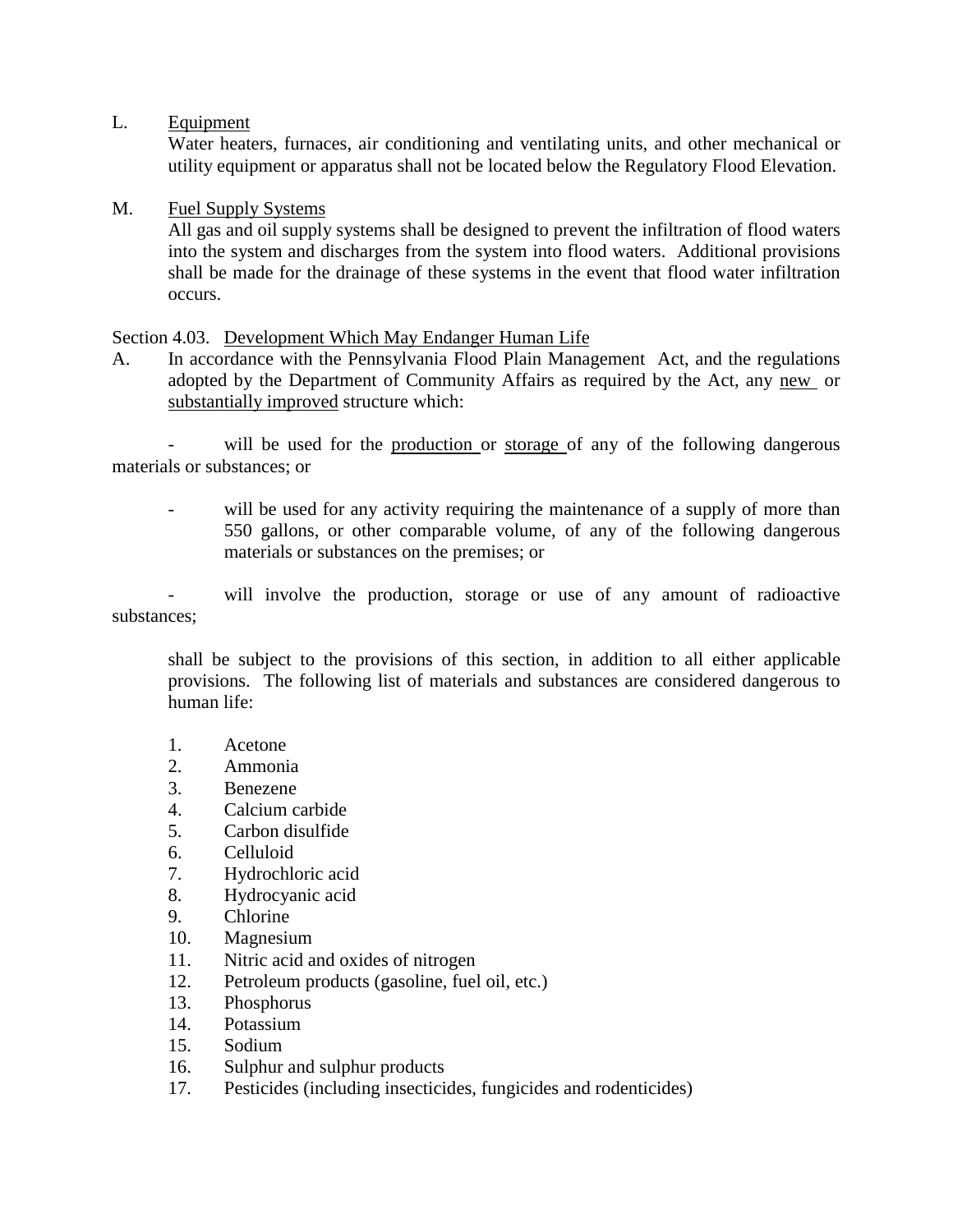- 18. Radioactive substances, insofar as such substances are not otherwise regulated.
- B. Within any identified floodplain area, any new or substantially improved structure of the kind described in Subsection A, above, shall be prohibited within the area measured fifty (50) feet landward from the top-of-bank of any watercourse.
- C. Where permitted within any identified floodplain area, any new or substantially improved structure of the kind described in Subsection A, above, shall be:
	- 1. elevated or designed and constructed to remain completely dry up to at least one and one half  $(1 \frac{1}{2})$  feet above the one hundred  $(100)$  year flood and,
	- 2. designed to prevent pollution from the structure or activity during the course of a one hundred (100) year flood.

Any such structure, or part thereof, that will be built below the Regulatory Flood Elevation shall be designed and constructed in accordance with the standards for completely dry floodproofing contained in the publication "Flood-proofing Regulations (U.S. Army Corps. of Engineers, June 1972), or with some other equivalent watertight standard.

Section 4.04. Special Requirements for Manufactured Homes

A. Within any identified floodplain area, all manufactured homes and any additions thereto shall be prohibited within the area measured fifty (50) feet landward from the top-of-bank of any watercourse.

B. Where permitted within any identified floodplain area, all manufactured homes and additions thereto shall be:

- 1. placed on a permanent foundation.
- 2. elevated so that the lowest floor of the manufactured home is one and one-half (1 ½) feet or more above the elevation of the one hundred year flood,
- 3. anchored to resist flotation, collapse, or lateral movement.

# ARTICLE V. ACTIVITIES REQUIRING SPECIAL PERMITS

# Section 5.00. General

In accordance with the administrative regulations promulgated by the Department of Community Affairs to implement the Pennsylvania Flood Plain Management Act, the following activities shall be prohibited within any identified floodplain area unless a Special Permit has been issued by the municipality.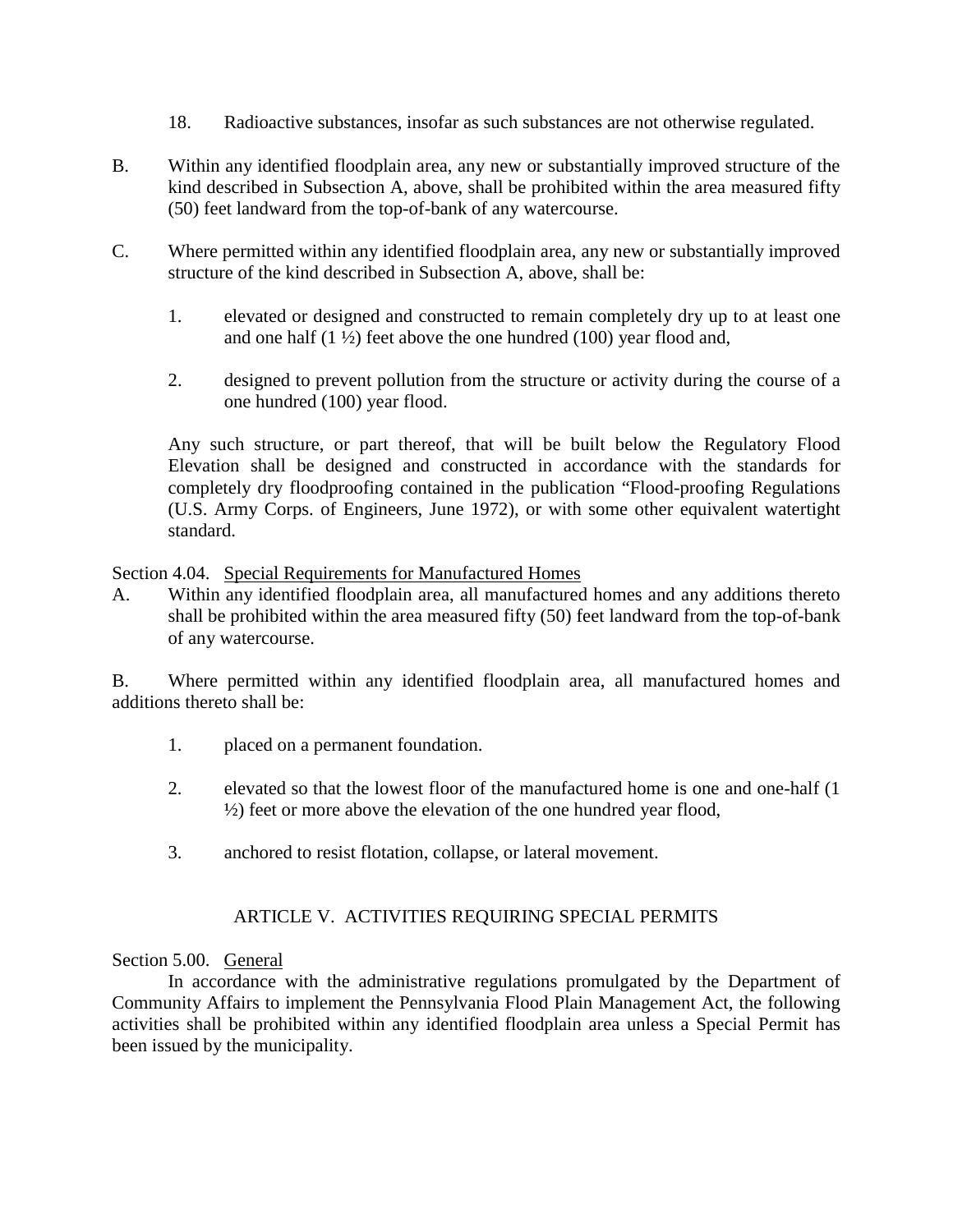- A. The commencement of any of the following activities; or the construction, enlargement, or expansion of any structure used, or intended to be used, for any of the following activities:
	- 1. hospital
	- 2. nursing homes
	- 3. jails or prisons
- B. The commencement of, or any construction of, a new manufactured home park or manufactured home subdivision, or substantial improvement to an existing manufactured home park or manufactured home subdivision.

Section 5.01. Application Requirements for Special Permit

Applications for Special Permits shall provide five copies of the following items:

- A. A written request including a completed Building Permit Application Form.
- B. A small scale map showing the vicinity in which the proposed site is located.
- C. A plan of the entire site, clearly and legibly drawn at a scale of one (1) inch being equal to one hundred (100) feet or less, showing the following:
	- 1. north arrow, scale and date;
	- 2. topography based upon the National Geodetic Vertical Datum of 1929, showing existing and proposed contours at intervals of two (2) feet;

3. all property and lot lines including dimensions, and the size of the site expressed in acres or square feet;

- 4. the location of all existing streets, drives, other accessways, and parking areas, with information concerning widths, pavement types and construction, and elevations;
- 5. the location or any existing bodies of water or watercourses, buildings, structures and other public or private facilities, including railroad tracks and facilities, and any other natural and man made features affecting, or affected by, the proposed activity or development;
- 6. the location of the floodplain boundary line, information and spot elevations concerning the one hundred (100) year flood elevations, and information concerning the flow of water including direction and velocities;

7. the location of all proposed buildings, structures, utilities, and any other improvements; and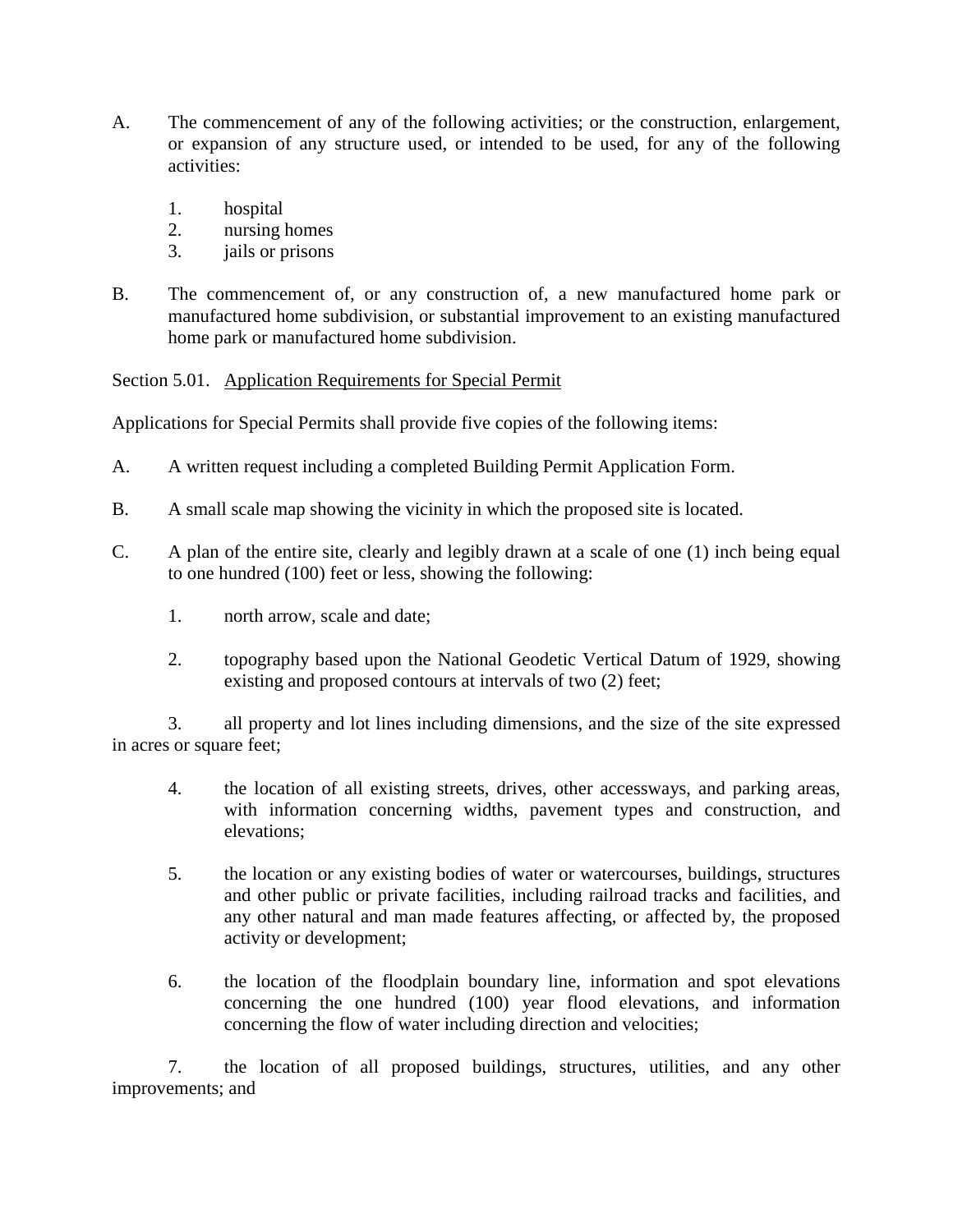8. any other information which the municipality considers necessary for adequate review of the application.

- D. Plans of all proposed buildings, structures and other improvements, clearly and legibly drawn at suitable scale showing the following:
	- 1. sufficiently detailed architectural or engineering drawings, including floor plans, sections, and exterior building elevations, as appropriate;
	- 2. for any proposed building, the elevation of the lowest floor (including basement) and, as required, the elevation of any other floor;
	- 3. complete information concerning flood depths, pressures, velocities, impact and uplift forces, and other factors associated with the one hundred (100) year flood;
	- 4. detailed information concerning any proposed floodproofing measures;
	- 5. cross-section drawings for all proposed streets, drives, other accessways, and parking areas, showing all rights-of-way and pavement widths;
	- 6. profile drawings for all proposed streets, drives, and vehicular accessways including existing and proposed grades; and
	- 7. plans and profiles of all proposed sanitary and storm sewer systems, water supply systems, and any other utilities and facilities.
- E. The following data and documentation:
	- 1. certification from the applicant that the site upon which the activity or development is proposed is an existing separate and single parcel, owned by the applicant or the client he represents;
	- 2. certificate from a registered professional engineer, architect, or landscape architect that the proposed construction has been adequately designed to protect against damage from the one hundred (100) year flood;
	- 3. a statement, certified by a registered professional engineer, architect, landscape architect, or other qualified person which contains a complete and accurate description of the nature and extent of pollution that might possibly occur from the development during the course of a one hundred (100) year flood, including a statement concerning the effects such pollution may have on human life;
	- 4. a statement certified by a registered professional engineer, architect, or landscape architect, which contains a complete and accurate description of the effects the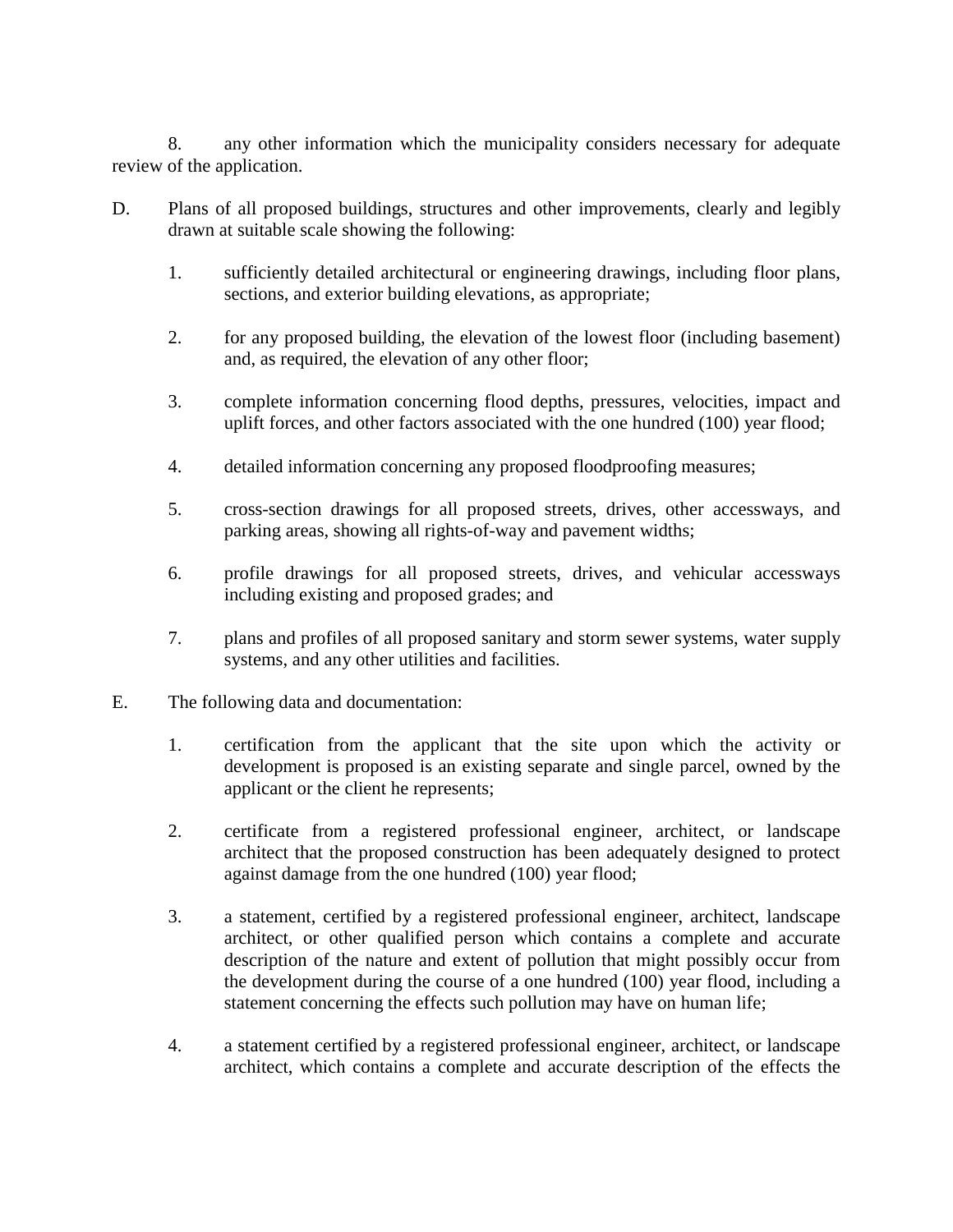proposed development will have on one hundred (100) year flood elevations and flows;

- 5. a statement, certified by a registered professional engineer, architect, or landscape architect, which contains a complete and accurate description of the kinds and amounts of any loose buoyant materials or debris that may possibly exist or be located on the site below the one hundred (100) year flood elevation and the effects such materials and debris may have on one hundred (100) year flood elevations and flows;
- 6. the appropriate component of the Department of Environmental Resources "Planning Module for Land Development;"
- 7. where any excavation or grading is proposed, a plan meeting the requirements of the Department of Environmental Resources to implement and maintain erosion and sedimentation control;
- 8. any other applicable permits such as, but not limited to, a permit for any activity regulated by the Department of Environmental Resources under Section 302 of Act 1978-166; and
- 9. an evacuation plan which fully explains this manner in which the site will be safely evacuated before or during the course of a one hundred (100) year flood.

# Section 5.02. Application Review Procedures

Upon receipt of an application for a Special Permit by the municipality the following procedures shall apply in addition to those of Article II:

- A. Within three (3) working days following receipt of the application, a complete copy of the application and all accompanying documentation shall be forwarded to the County Planning Commission by registered or certified mail for its review and recommendations. Copies of the application shall also be forwarded to the municipal Planning Commission and municipal Engineer for review and comment.
- B. If an application is received that is incomplete, the municipality shall notify the applicant in writing, stating in what respect the application is deficient.
- C. If the municipality decides to disapprove an application, it shall notify the applicant, in writing, of the reasons for the disapproval.
- D. If the municipality approves an application, it shall file written notification, together with the application and all pertinent information, with the Department of Community Affairs, by registered or certified mail, within five (5) working days after the date of approval.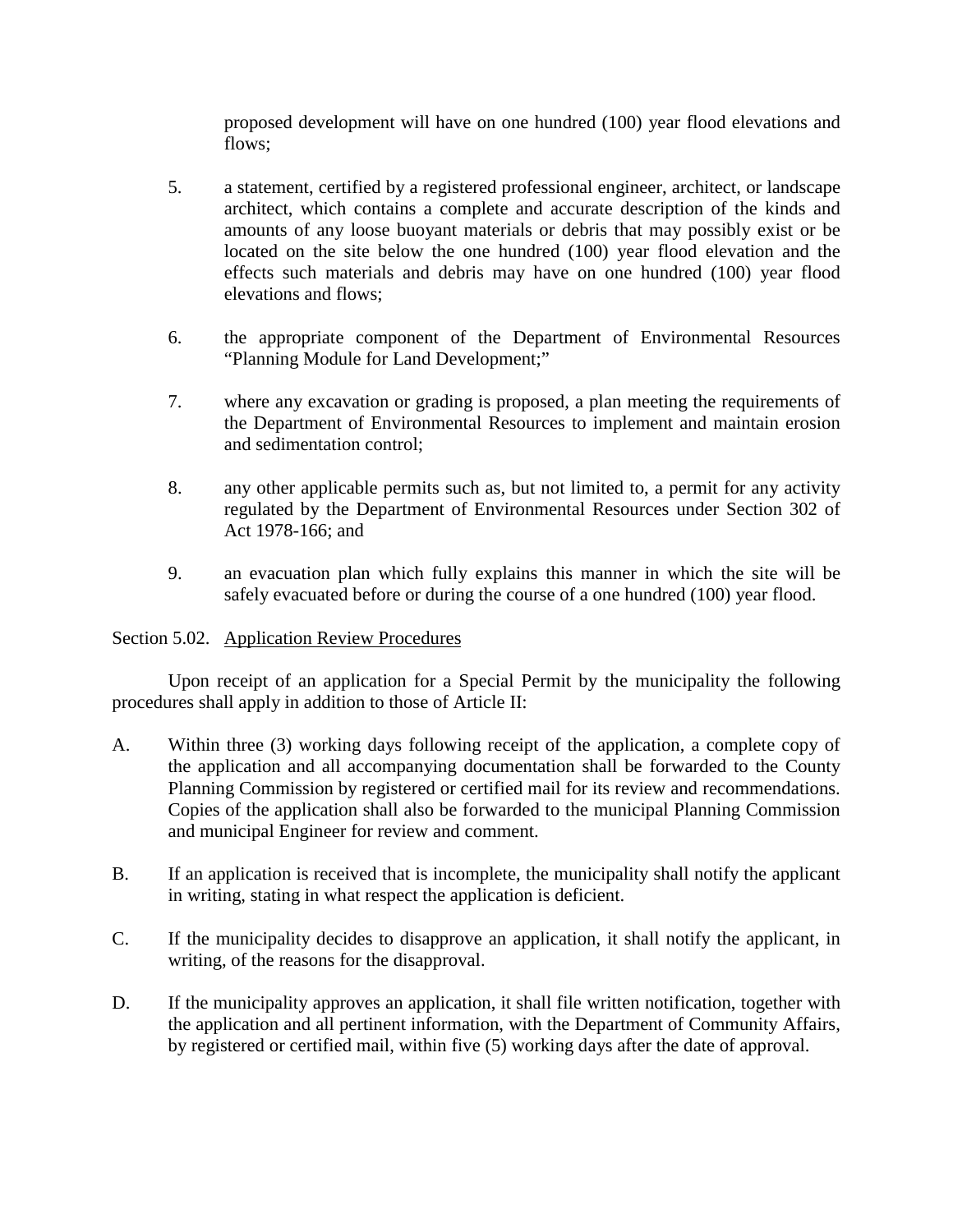- E. Before issuing the Special Permit, the municipality shall allow the Department of Community Affairs thirty (30) days, after receipt of the notification by the Department, to review the application and decision made by the municipality.
- F. If the municipality does not receive any communication from the Department of Community Affairs during the thirty (30) day review period, it may issue a Special Permit to the applicant.
- G. If the Department of Community Affairs should decide to disapprove an application, it shall notify the municipality and the applicant, in writing, of the reasons for the disapproval, and the municipality shall not issue the Special Permit.

Section 5.03. Special Technical Requirements

- A. In addition to the requirements of Article IV of this ordinance, the following minimum requirements shall also apply to any proposed development requiring a Special Permit. If there is any conflict between any of the following requirements and those in Article IV of this Ordinance or in any other code, ordinance, or regulation, the more restrictive provision shall apply.
- B. No application for a Special Permit shall be approved unless it can be determined that the structure or activity will be located, constructed and maintained in a manner which will:
	- 1. Fully protect the health and safety of the general public and any occupants of the structure. At a minimum, all new structures shall be designed, located and constructed so that:
		- a. the structure will survive inundation by waters of the one hundred (100) year flood without any lateral movement or damage to either the structure itself, or to any of its equipment or contents below the one hundred (100) year flood elevation.
		- b. the lowest floor elevation will be at least one and one half  $(1 \frac{1}{2})$  feet above the one hundred (100) year flood elevation.
		- c. the occupants of the structure can remain inside for an indefinite period of time and be safely evacuated at any time during the one hundred (100) year flood.
	- 2. Prevent any significant possibility of pollution, increased flood levels or flows, or debris endangering life and property.

All hydrologic and hydraulic analyses shall be undertaken only by professional engineers or others of demonstrated qualifications, who shall certify that the technical methods used correctly reflect currently accepted technical concepts. Studies, analyses, computations, etc. shall be submitted in sufficient detail to allow a thorough technical review by the municipality and the Department of Community Affairs.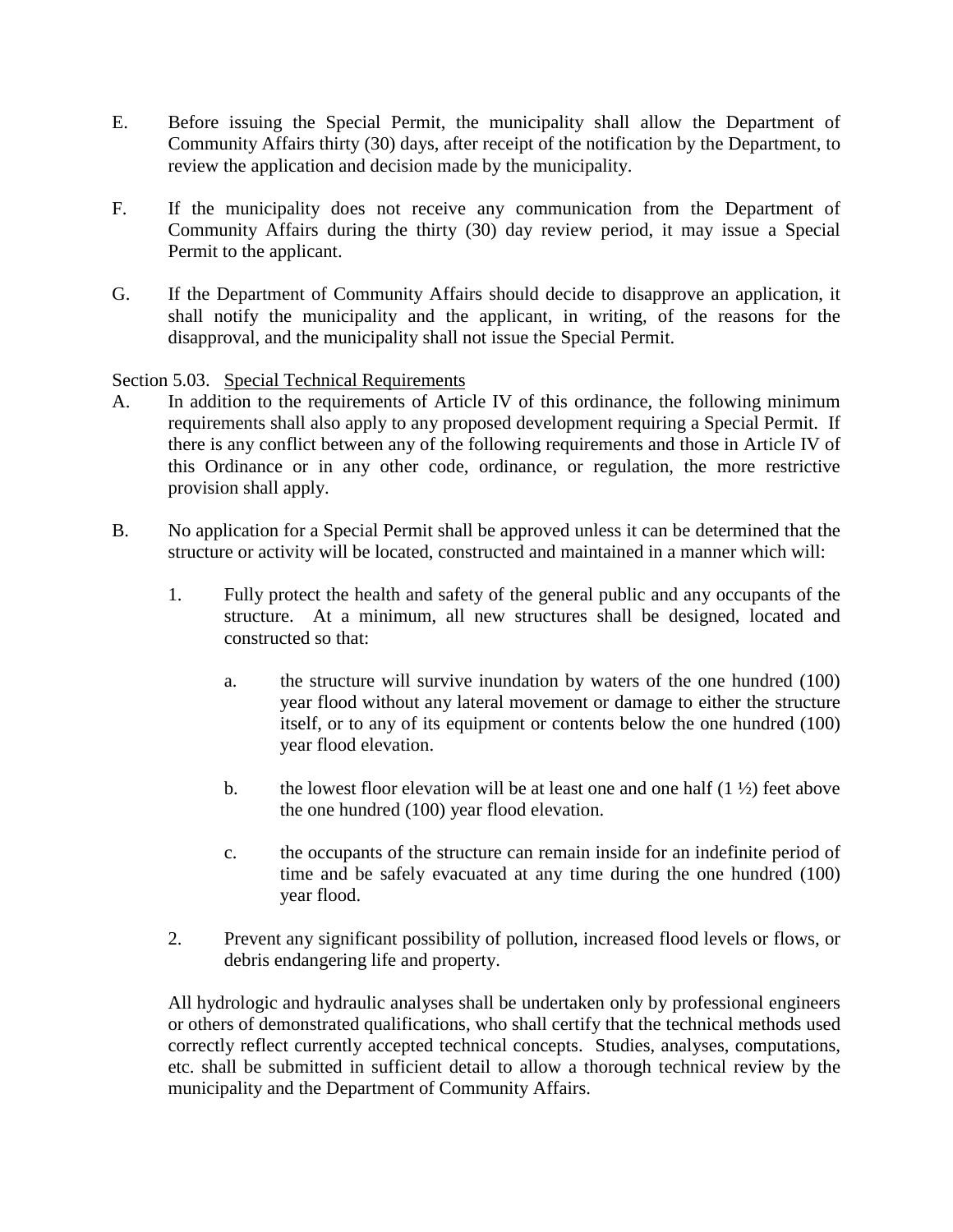## ARTICLE VI. EXISTING STRUCTURES IN IDENTIFIED FLOODPLAIN AREAS

### Section 6.00. Existing Structures.

The provisions of this Ordinance do not require any changes or improvements to be made to lawfully existing structures. However, when an improvement is made to any existing structure, the provisions of Section 6.01 shall apply.

### Section 6.01. Improvements

The following provisions shall apply whenever any improvement is made to an existing structure located within any identified floodplain area:

- A. No expansion or enlargement of any existing structure shall be allowed within any floodway area that would cause any increase in the elevation of the one hundred (100) year flood.
- B. No expansion or enlargement of an existing structure shall be allowed within any AE area that would, together with all other existing and anticipated development, increase the one hundred (100) year flood elevation more than one (1) foot at any point.
- C. Any modification, alteration, reconstruction, or improvement, of any kind to an existing structure, to an extent or amount of fifty (50) percent or more of its market value, shall constitute a substantial improvement and shall be undertaken only in full compliance with the provisions of this Ordinance.
- D. Any modification, alteration, reconstruction, or improvement of any kind to an existing structure, to an extent or amount of less than fifty (50) percent of its market value, shall be elevated and/or floodproofed to the greatest extent possible.

## ARTICLE VII. VARIANCES

Section 7.00 General

If compliance with any of the requirements of this Ordinance would result in an exceptional hardship to a prospective builder, developer or landowner, the municipality may, upon request , grant relief from the strict application of the requirements.

#### Section 7.01 Variance Procedures and Conditions

Requests for variances shall be considered by the municipality in accordance with the procedures contained in Section 2.11 and the following:

A. No variance shall be granted for any construction, development, use, or activity within any floodway area that would cause any increase in the one hundred (100) year flood elevation.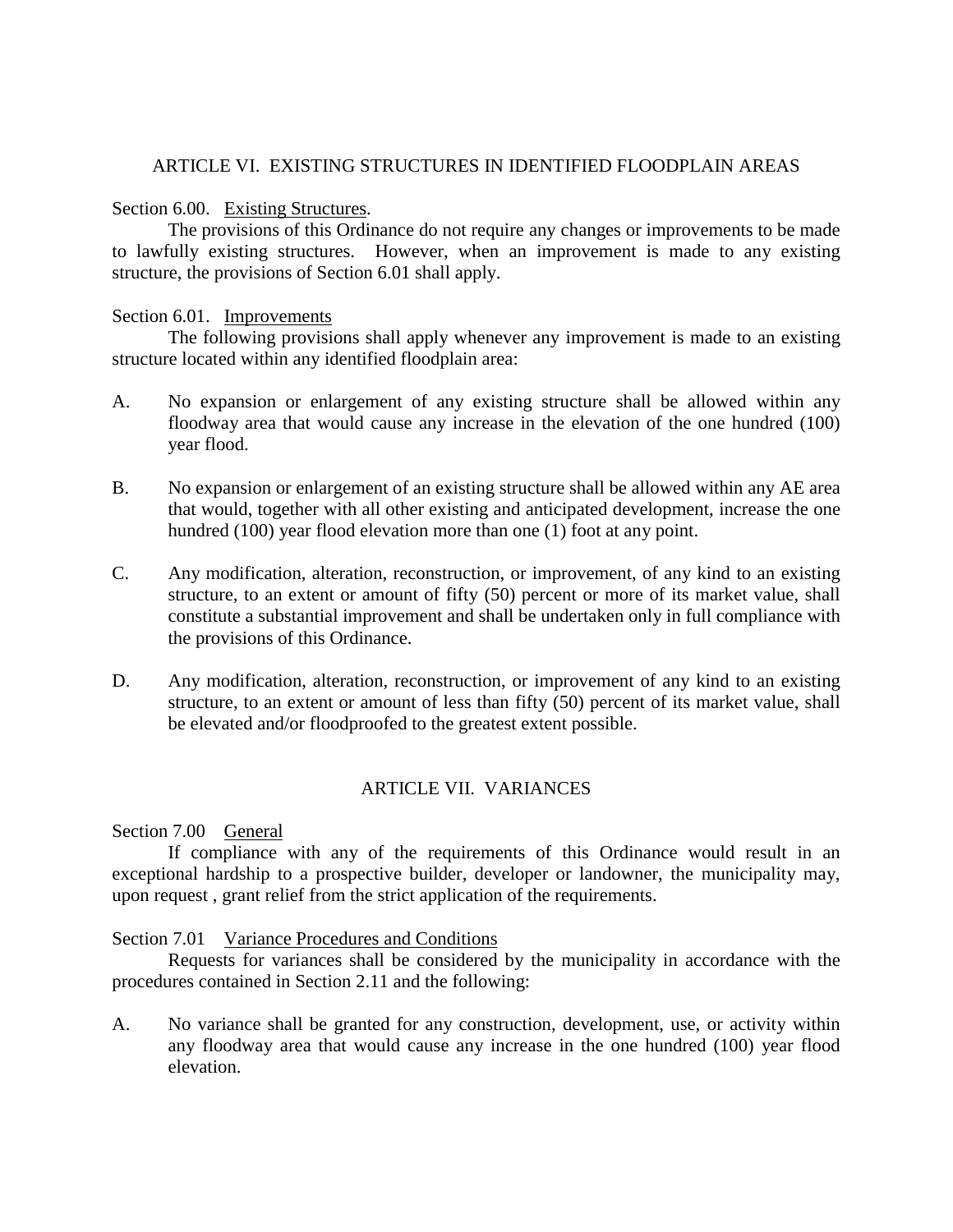- B. No variance shall be granted for any construction, development, use, or activity within any AE area that would, together with all existing and anticipated development, increase the one hundred (100) year flood elevation more than one (1) foot at any point.
- C. Except for a possible modification of the one and one half  $(1 \frac{1}{2})$  foot freeboard requirement involved, no variance shall be granted for any of the other requirements pertaining specifically to development regulated by Special Permit (Article V) or to Development Which May Endanger Human Life (Section 4.03).
- D. If granted, a variance shall involve only the least modification necessary to provide relief.
- E. In granting any variance, the municipality shall attach whatever reasonable conditions and safeguards it considers necessary in order to protect the public health, safety, and welfare, and to achieve the objectives of this Ordinance.
- F. Whenever a variance is granted, the municipality shall notify the applicant in writing that:

1. the granting of the variance may result in increased premium rates for flood insurance.

2. such variance may increase the risks to life and property.

G. In reviewing any request for a variance, the municipality shall consider, at a minimum, the following:

- 1. that there is good and sufficient cause.
- 2. that failure to grant the variance will (i) neither result in an unacceptable or prohibited increase in flood heights, additional threats to public safety, or extraordinary public expense, (ii) nor create nuisances, cause fraud on, or victimize the public, or conflict with any other applicable state or local ordinances and regulations.
- 3. that the granting of the variance will (i) neither result in an unacceptable or prohibited increase in flood heights, additional threats to public safety, or extraordinary public expense, (ii) nor create nuisances, cause fraud on, or victimize the public, or conflict with any other applicable state or local ordinances and regulations.
- H. A complete record of all variance requests and related actions shall be maintained by the municipality. In addition, a report of all variances granted during the year shall be included in the annual report to the Federal Insurance Administration.

Notwithstanding any of the above, however, all structures shall be designed and constructed so as to have the capability of resisting the one hundred (100) year flood.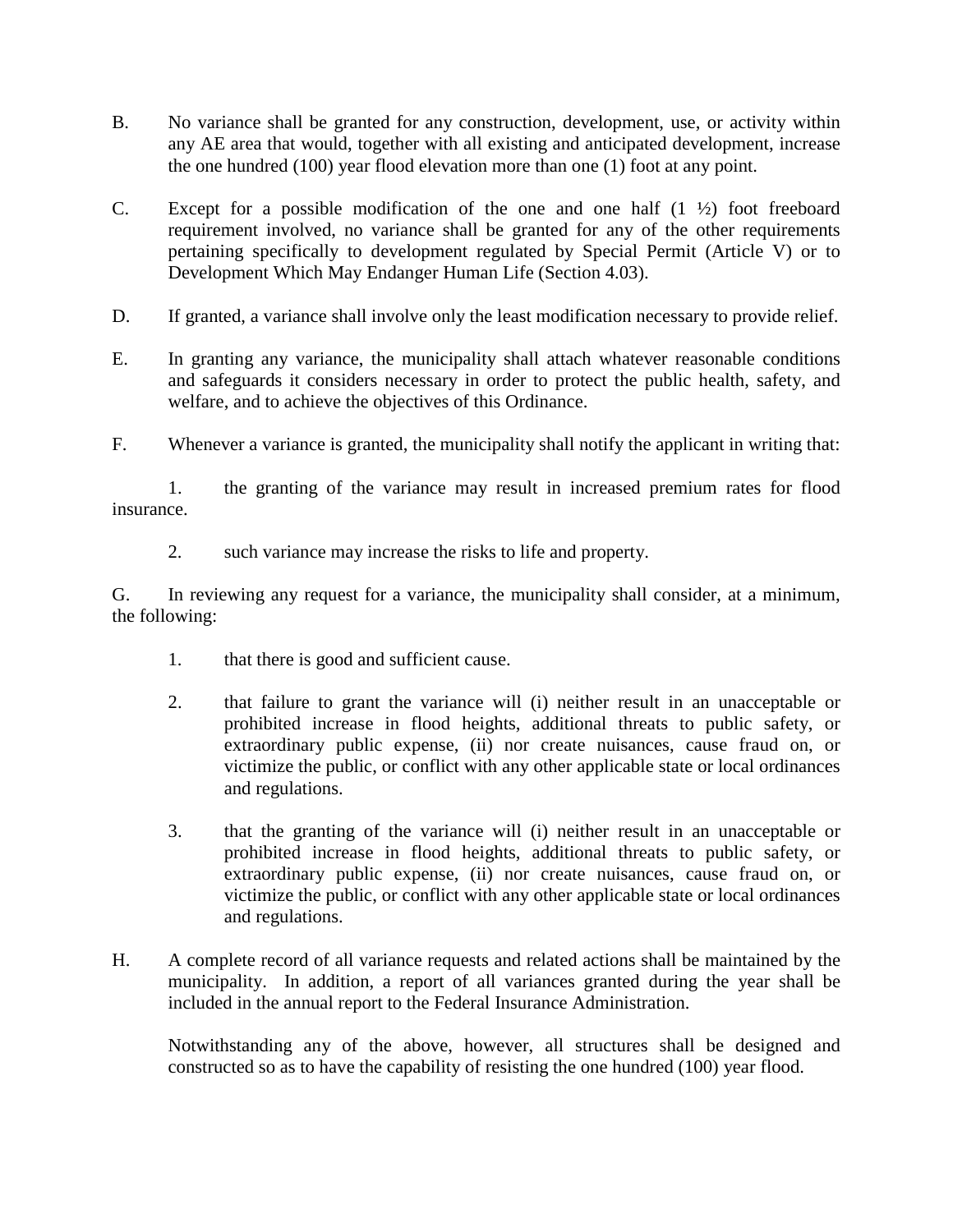# ARTICLE VIII. DEFINITIONS

Section 8.00 General

Unless specifically defined below, words and phrases used in this Ordinance shall be interpreted so as to give this Ordinance its most reasonable application.

### Section 8.01 Specific Definitions

- A. Accessory use or structure a use or structure on the same lot with, and of a nature customarily incidental and subordinate to, the principal use or structure.
- B. Building a combination of materials to form a permanent structure having walls and a roof. Included shall be all manufactured homes and trailers to be used for human habitation.
- C. Construction the construction, reconstruction, renovation, repair, extension, expansion, alteration, or relocation of a building or structure, including the placement of manufactured homes.
- D. Development any man-made change to improved or unimproved real estate, including but not limited to buildings or other structures, the placement of manufactured homes, streets, and other paving, utilities, filling, grading, excavation, mining, dredging, or drilling operations and the subdivision of land.
- E. Flood a temporary inundation of normally dry land areas.
- F. Floodplain area a relatively flat or low land area which is subject to partial or complete inundation from an adjoining or nearby stream, river or watercourse; and/or any area subject to the unusual and rapid accumulation of surface waters from any source.
- G. Floodproofing means any combination of structural and nonstructural additions, changes, or adjustments to structures which reduce or eliminate flood damage to real estate or improved real property, water and sanitary facilities, structures and their contents.
- H. Floodway the designated area of a floodplain required to carry and discharge flood waters of a given magnitude. For the purpose of this Ordinance, the floodway shall be capable of accommodating a flood of the one hundred (100) year magnitude.
- I. Lowest Floor means the lowest floor of the lowest enclosed area (including basement). An unfinished or flood resistant enclosure, usable solely for vehicles, building access or storage in an area other than a basement area is not considered a building's lowest floor; provided, that such enclosure is not built so as to render the structure in violation of the applicable non-elevation design requirements of Section 6.03 of the National Floodplain Management Regulations.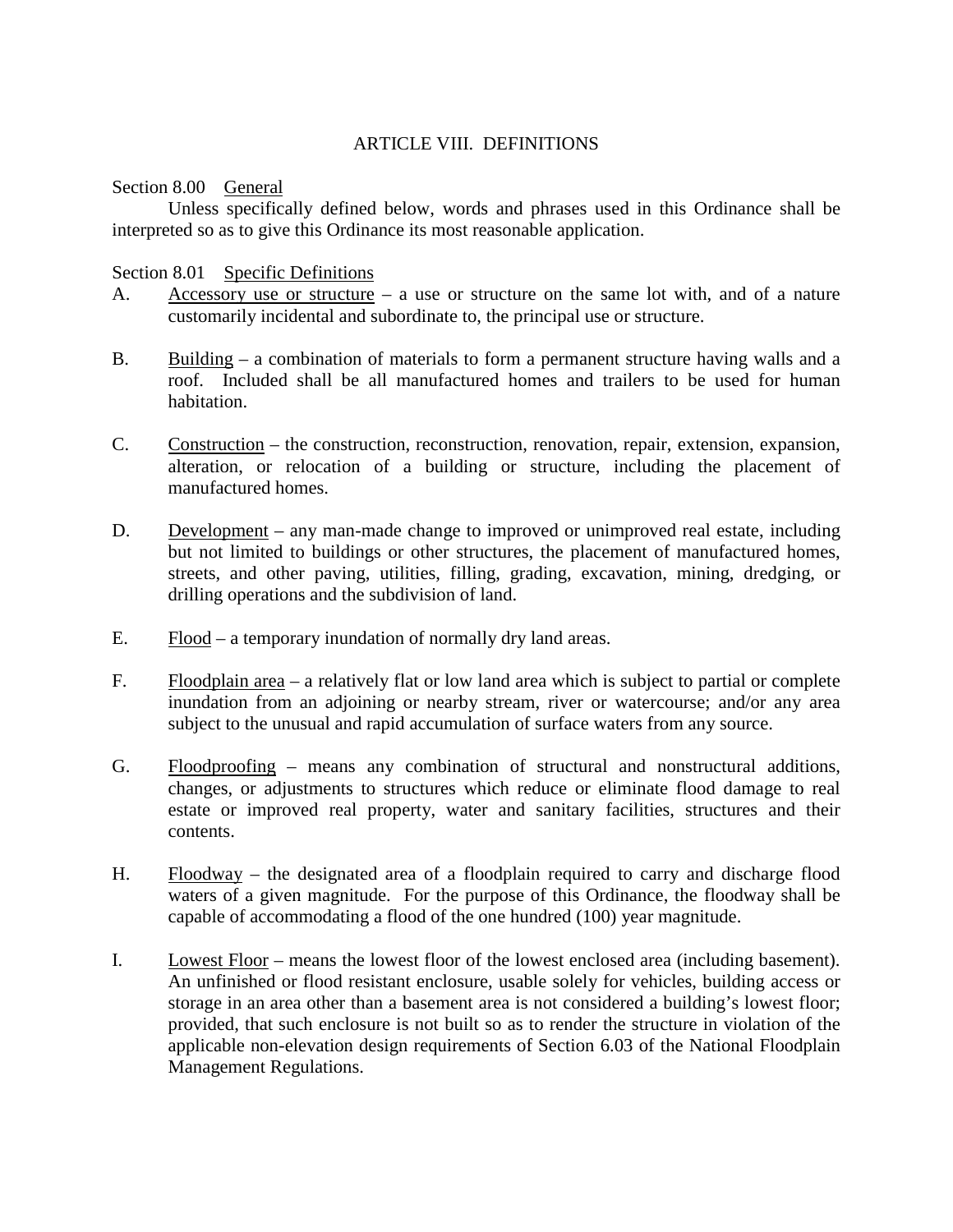- J. Manufactured Home a transportable, single-family dwelling intended for permanent occupancy, office or place of assembly, contained in one or more sections, built on a permanent chassis, which arrives at a site complete and ready for occupancy except for minor and incidental unpacking and assembly operations, and constructed so that it may be used with or without a permanent foundation. The term includes park trailers, travel trailers, recreational and other similar vehicles which are placed on a site for more than 180 consecutive days.
- K. Manufactured Home Park a parcel (or contiguous parcels) of land which has been planned and improved for the placement of two or more manufactured homes for a nontransient use.
- L. Minor Repair the replacement of existing work which equivalent materials for the purpose of its routine maintenance and upkeep, but not including the cutting away of any wall, partition or portion thereof, the removal or cutting of any structural beam or bearing support, or the removal or change of any required means of egress, or rearrangement of parts of a structure affecting the exitway requirements; nor shall minor repairs include addition to, alteration of, replacement or relocation of any standpipe, water supply, sewer, drainage, drain leader, gas, soil, waste, vent or similar piping, electric wiring or mechanical olr other work affecting public health or general safety.
- M. Municipality or Municipal the political subdivision enacting this Ordinance.
- N. One hundred year flood a flood that, on the average, is likely to occur one every one hundred (100) years (i.e., that has one (1) percent chance of occurring each year, although the flood may occur in any year).
- O. Regulatory flood elevation the one hundred (100) year flood elevation plus a freeboard safety factor of one and one half  $(1 \frac{1}{2})$  feet.
- P. Special Permit a special approval which is required for hospitals, nursing homes, jails, and new manufactured home parks and substantial improvements to such existing parks, when such development is located in all, or a designated portion of a floodplain.
- Q. Structure anything constructed or erected on the ground or attached to the ground including, but not limited to buildings, sheds, manufactured homes, and other similar items.
- R. Subdivision the division or redivision of a lot, tract, or parcel of land by any means into two or more lots, tracts, or parcels or other divisions of land including changes in existing lot lines for the purpose, whether immediate or future, of lease, transfer of ownership or building or lot development: provided, however, that the subdivision by lease of land for agricultural purposes into parcels of more than ten acres, not involving any new street or easement of access or residential dwellings shall be exempted. The term subdivision shall include land development.